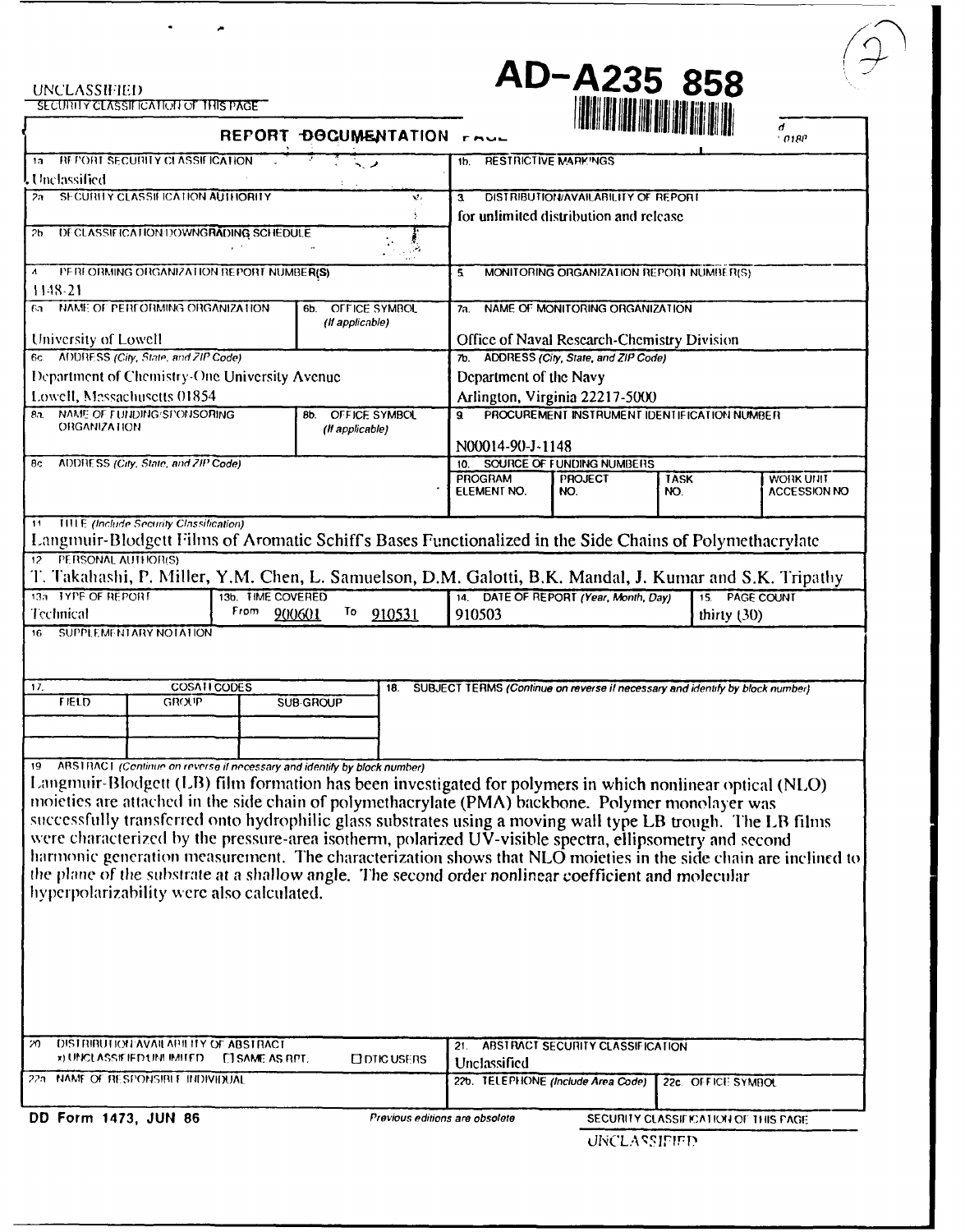| 32.54.55r<br>1.1                           |                |
|--------------------------------------------|----------------|
| $\sim -1$<br>¢                             |                |
| ស្វាក់ទា<br>$\sim$ $\sim$                  |                |
| (g. s., et<br>وأوجعه والمحا                |                |
| $\sim$ $\sim$ $\sim$<br>and the<br>ن دن آن |                |
| י ל                                        |                |
| õ1                                         |                |
|                                            | $-1.5.6$       |
| ANG.                                       | េចជំពូចថា      |
| Diat<br><b>SOBOAMA</b>                     |                |
|                                            |                |
| -                                          |                |
|                                            |                |
|                                            |                |
|                                            |                |
| ðS                                         | <b>CALLAGE</b> |
| ite.                                       |                |

# **OFFICE OF NAVAL RESEARCH**

GRANT N00014-90-J- 1148

R&T Code 4132016

Technical Report No. 21

Langmuir-Blodgett Films of Aromatic Schiff's Base Fuctionalized in the Side Chains of Polymethacrylate

by

T. Takahashi, P. Miller, Y.M. Chen, L. Samuelson, D.M. Galotti, B.K. Mandal, J. Kumar and S.K. Tripathy

submitted for publication in

Journal of Polymer Science

University of Lowell Department of Chemistry Lowell, Massachusetts

May 3, 1991

Reproduction in whole or in part is permitted for any purpose of the United States Government

This document has been approved for public release and sale; its distribution is unlimited.



**Sa 02) 1**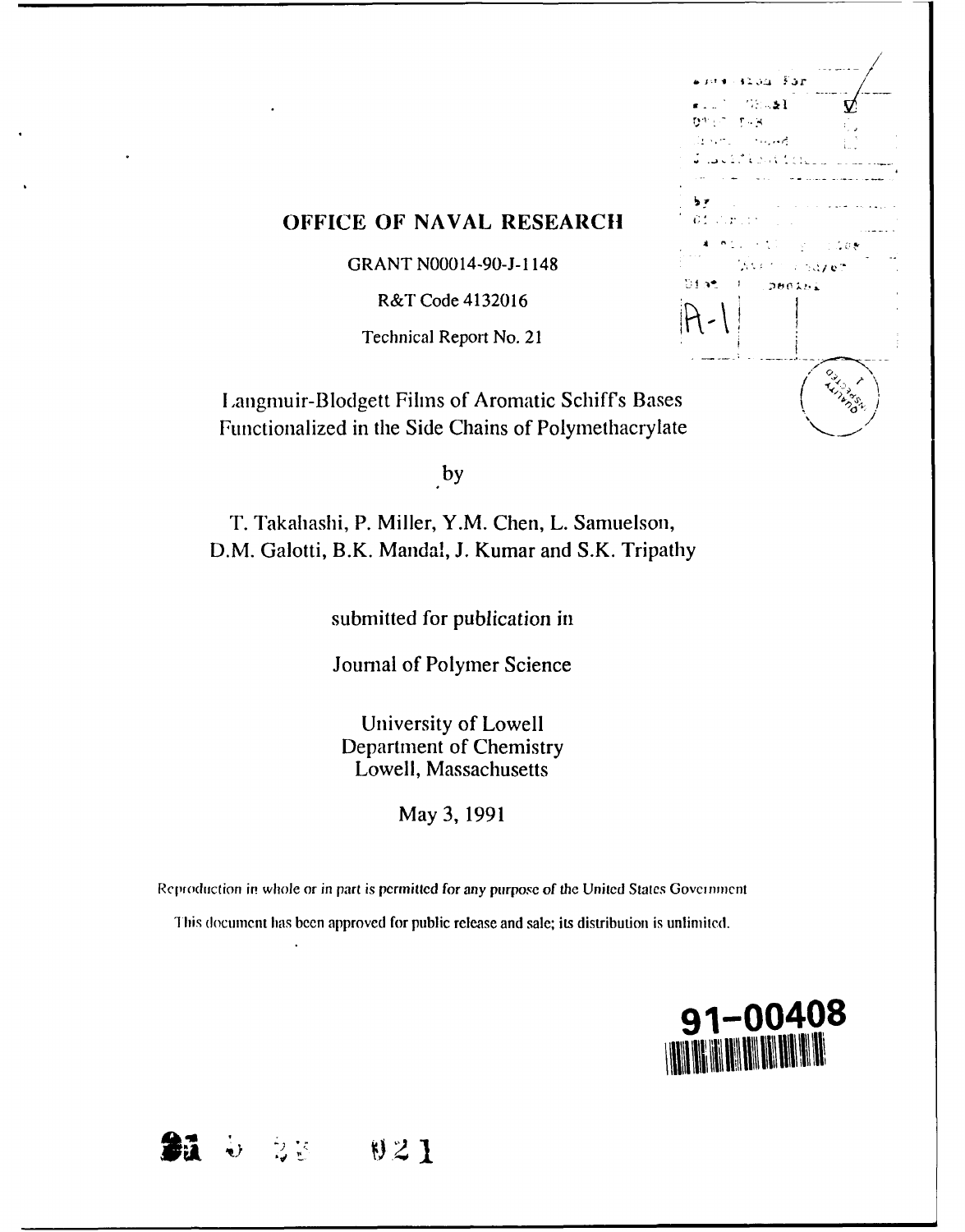# **Langmuir-Blodgett films of aromatic Schiff's bases functionalized in the side chains of Polymethacrylate**

T. Takahashi\*\*, P. Miller\*, Y. M. Chen\*, L. Samuelson\*\*\*, D. Galotti, B. K. Mandal, J. Kumar\* and S. K. Tripathy Departments of Physics\* and Chemistry, University of Lowell, MA 01854 , USA

\*\*Visiting research scientist, Sekisui Chemical Co. Ltd., Tsukuba, Japan \*\*\*Biotechnology Branch, U.S.Army Labs, Natick, MA 01760, USA

# **Synopsis**

Langmuir-Blodgett (LB) film formation has been investigated for polymers in which nonlinear optical (NLO) moieties are attached in the side chain of polymethacrylate (PMA) backbone. Polymer monolayer was successfully transferred onto hydrophilic glass substrates using a moving wall type LB trough. The LB films were characterized by the pressure-area isotherm, polarized UV-visible spectra, ellipsometry and second harmonic generation measurement. The characterization shows that NLO moieties in the side chain are inclined to the plane of the substrate at a shallow angle. The second order nonlinear coefficient and molecular hyperpolarizability were also calculated.

**I**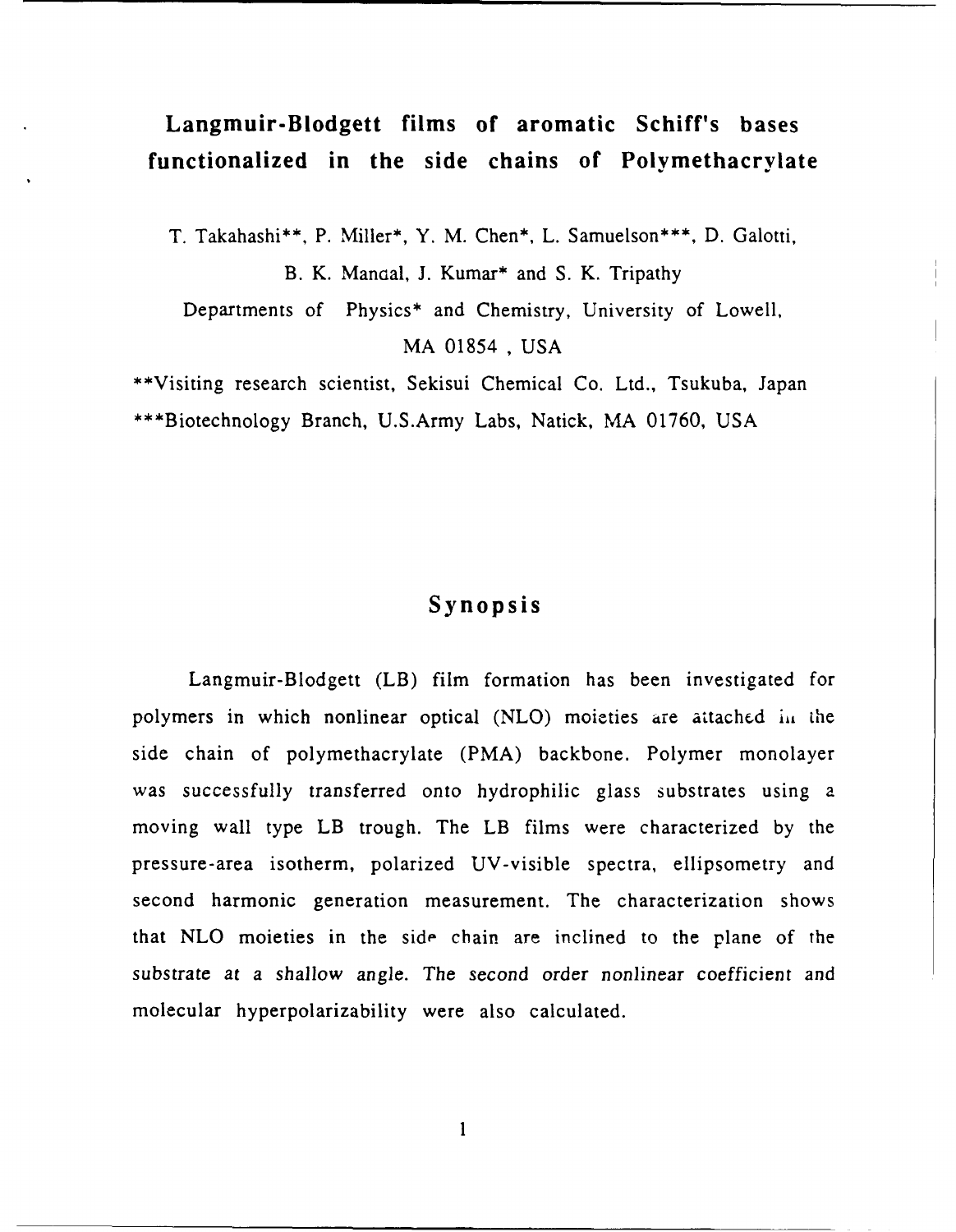### **INTRODUCTION**

During the past decade, **NLO** properties of organic and polymeric materials have been extensively investigated<sup>1</sup>. It has been established that the delocalized  $\pi$ -electron systems of acentric aromatic molecules can lead to higher second order **NLO** coefficients than those of traditional inorganic materials. **A** number of potential applications viz, second harmonic generation **(SHG),** frequency mixing, electro optic modulation have been proposed for materials based on these type of molecular structure. The material design of dipolar molecules with noncentrosymmetric structure and large molecular hyperpolarizability is a prerequisite for large second order optical effects. In addition, noncentrosymmetric alignment of the molecules on the macroscopic level is essential<sup>1</sup>.

Recently, we have synthesized polymers in which the **NLO** moieties separated **by** flexible methylene spacer are covalently attached in the side chain of polymethacrylate (PMA) backbone<sup>2</sup>. Aromatic Schiff's bases substituted with appropriate donor and acceptor groups have been chosen because of their large ground state dipole moment and large molecular hyperpolarizability<sup>3</sup>. We have also reported the **NLO** properties of these polymers that were spin coated and subsequently poled using a large electric field<sup>4</sup>.

The LB method is a convenient technique for producing very thin and uniform films that can be controlled to molecular dimensions. The close control of layer thickness and molecular orientation makes this technique particularly attractive for organization of **NLO** moieties. In this way, the alignment of **NLO** moieties can be achieved without the

 $\overline{2}$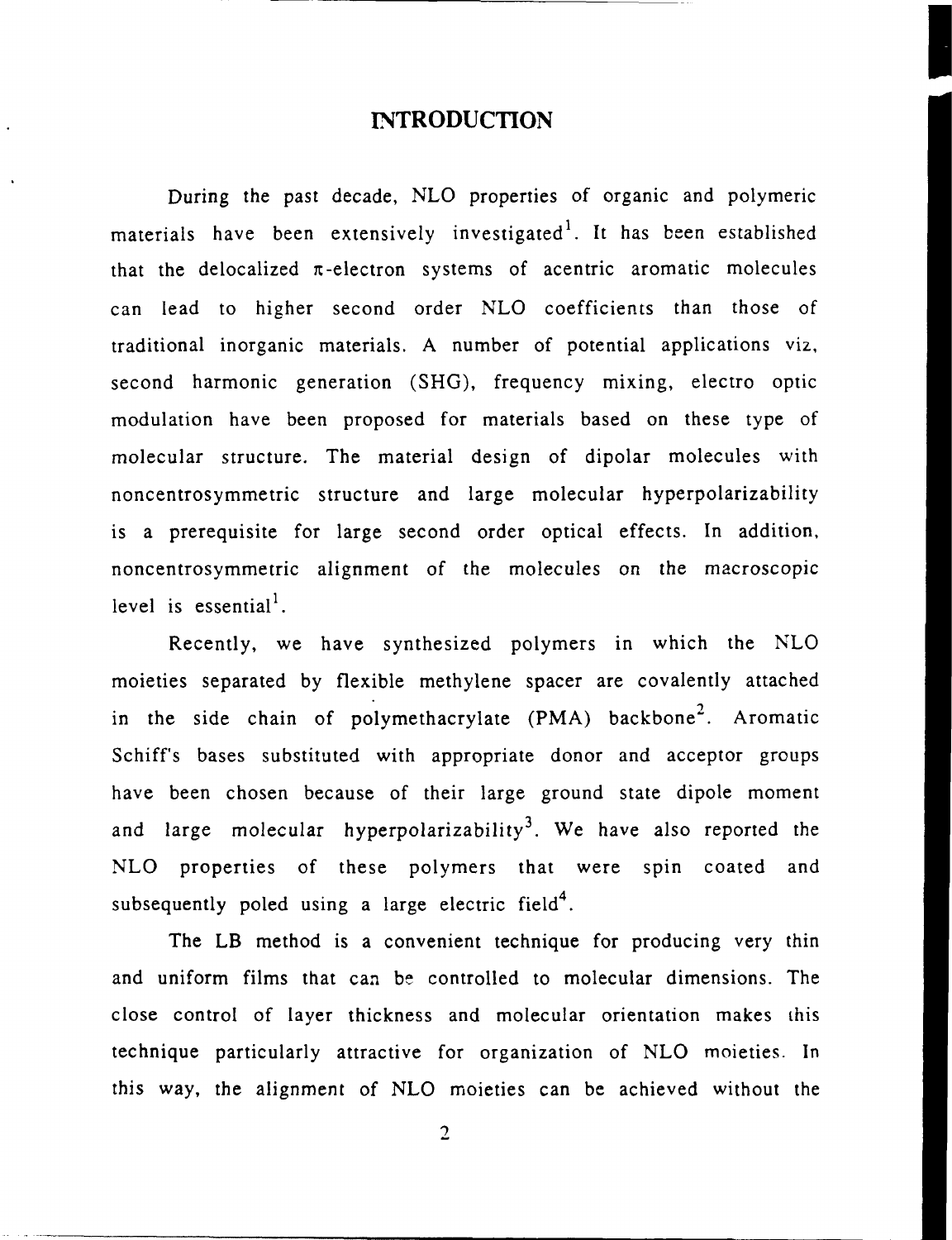poling procedure<sup>5</sup>. However, multilayer LB films usually have centrosymmetric alignment of molecules on the macroscopic level. Much effort has been invested to organize the material in a **6,7,8,9** noncentrosymmetric film architecture

In order to fabricate LB films which are thermally and mechanically stable over long periods of time, it is preferable to employ polymers rather than low molecular weight organic molecules. LB films prepared from polymers are expected to be stable and transfer onto a substrate without serious disruption in the oriented structure.

The polymers which we synthesized for this purpose possess an amphiphilic molecular structure. Hydrophobic polymer backbone with methylene spacer in the side chain also contain polar NLO moieties in the side chain. -CN and -N02 (polar groups) of NLO moieties are sufficiently polar to render them hydrophilic as well. Therefore the polymers are expected to form suitable LB films. There have been only a few research reports on nonlinear optical polymer LB films<sup>10,11,12,13</sup>.

In this work the formation of LB films of candidate polymers and characterization of the NLO moieties' orientation in the LB film are reported. SHG measurement from LB films is used as a measure of nonlinearity and also molecular organization.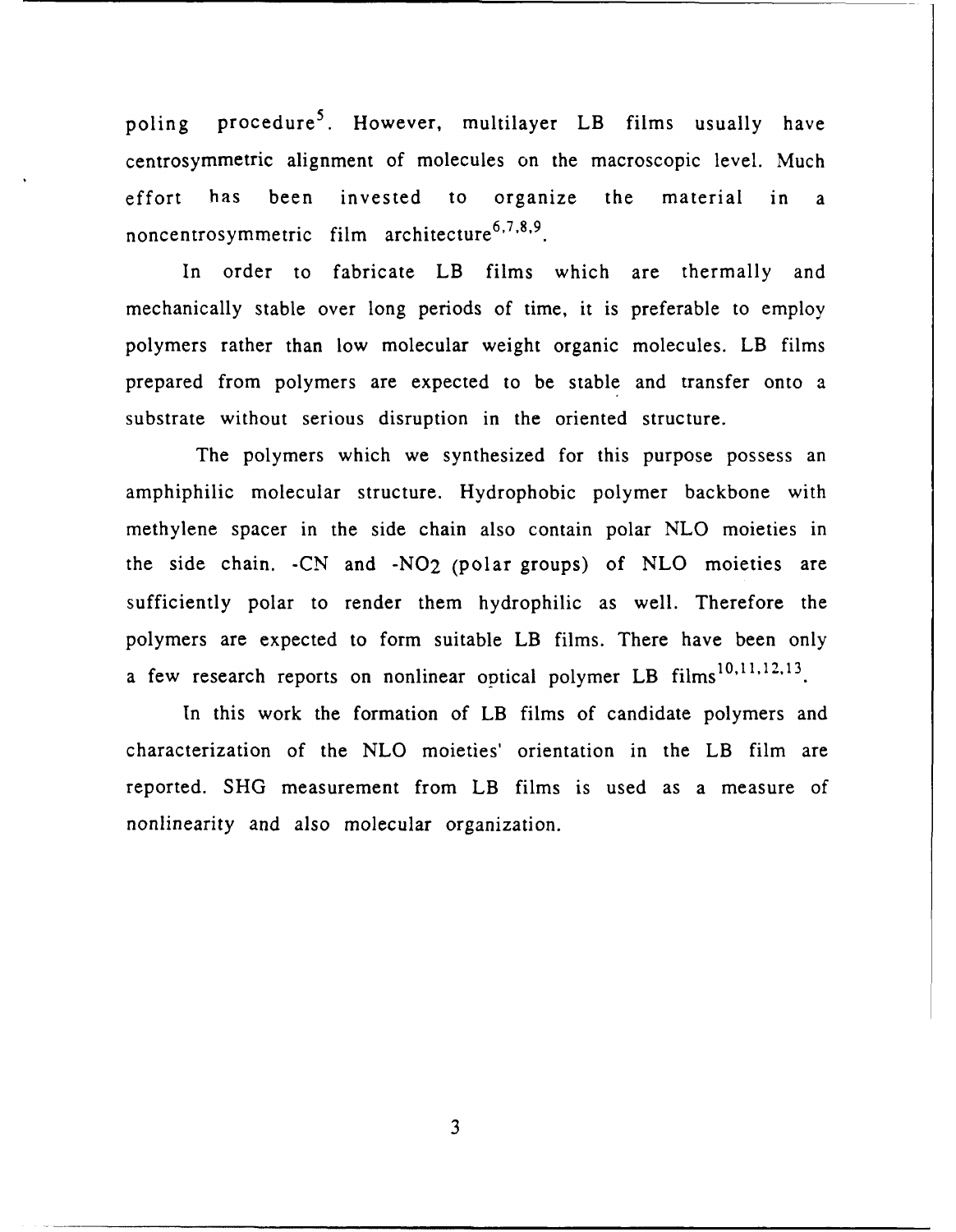#### **EXPERIMENTS**

#### **MATERIALS**

Four different polymers were synthesized in our laboratory for the LB film growth. Polymer structures are shown in Fig.l. The synthesis procedure and polymer properties have been reported in an earlier communication<sup>2</sup>.

#### **PREPARATION OF LB FILMS**

The LB equipment used in this work included both a conventional Lauda MGW film balance and a moving wall method LB film deposition apparatus (Nippon Laser & Electronics  $(NL-LB-240-MWC))^{14,15}$ . The moving wall apparatus consisted of a teflon trough, two teflon barriers (one fixed and the other movable) and teflon coated moving (side) walls. The width of the moving wall is the same as that of the substrate (50mm) to prevent shear flow of the monolayer during deposition. The moving wall is designed to move simultaneously with the moving barrier during compression and deposition to prevent friction between the monolayer edges and the wall. The surface pressure of monolayer is continuously monitored using the Wilhelmy plate method.

Polymers and stearic acid were dissolved in chloroform to a concentration of approximately  $0.6$  mg/ml and filtered through a  $1 \mu m$ membrane PTFE filter and spread onto either pure water or  $2x10^{-4}$ M  $CdCl<sub>2</sub>$  subphase. The water was purified by distillation and passed through a Millipore Milli-Q system (Millipore Corp). A constant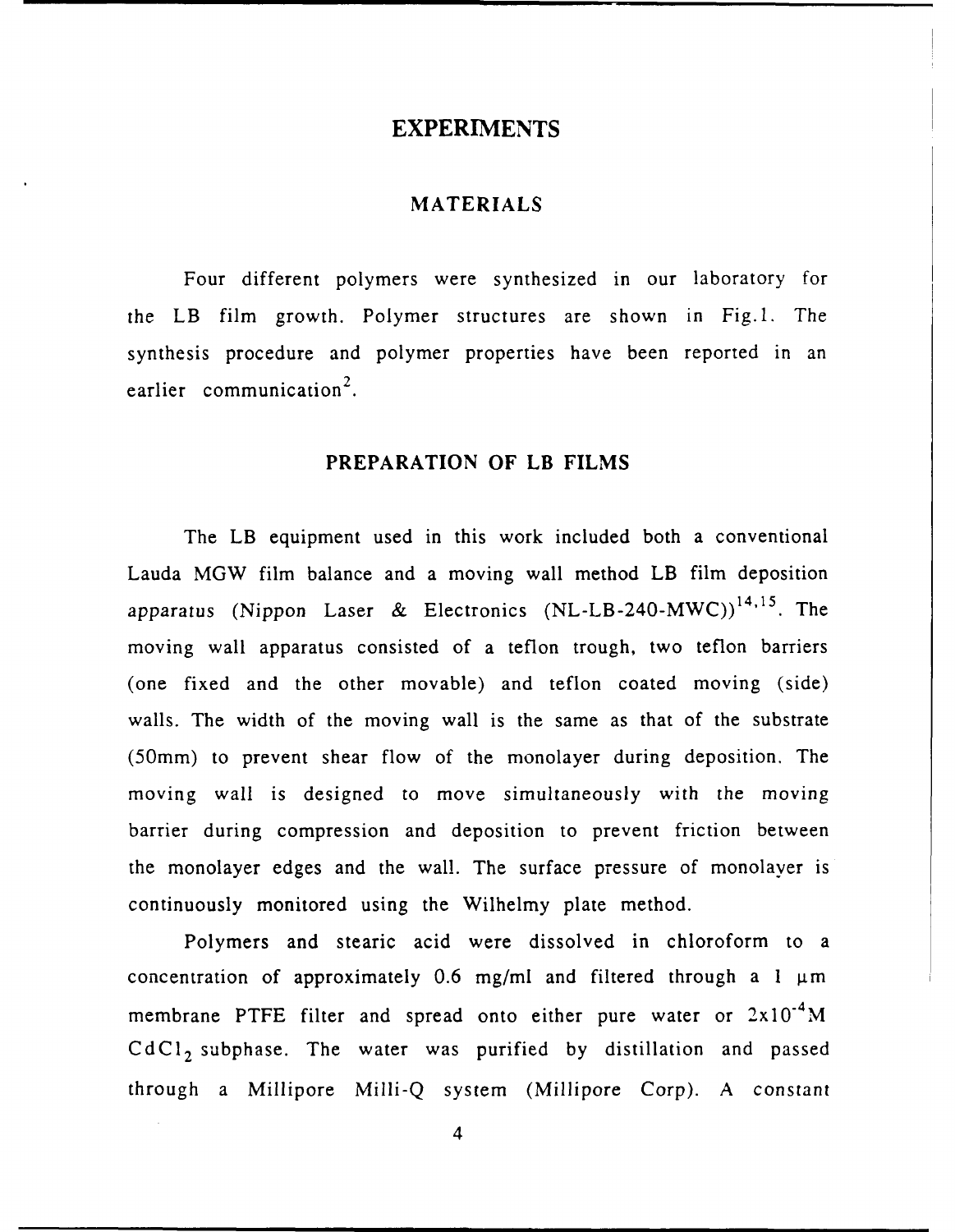temperature bath was used to control the subphase temperature. The glass slides and silicon wafers used for film deposition were cleaned by submerging them in a solution of  $NH<sub>4</sub>OH$ ,  $H<sub>2</sub>O<sub>2</sub>$  and water (volume ratio **1: 1:** 2.5) at 80°C for 20 min. They were then extensively rinsed with distilled water.

To measure the pressure-area isotherm, we used a constant strain rate compression (compression rate = 10% area/min). Compression speed gradually becomes slower as the surface pressure increases. In the high surface pressure region the monolayer is allowed enough time to relax to avoid collapse or squeezing. Monolayer films were transferred onto glass and silicon wafers. Glass substrate size was 70 x 50 mm. Most depositions were performed at a surface pressure of 15 mN/m. The dipping speed was 5 mm/min.

#### INST RUMENTS

The UV-visible absorption spectra of LB films on the glass substrate were measured with a Perkin Elmer Lambda-9 UV-visible spectrophoto meter. To examine the orientation of the NLO moieties in the LB films, the polarized absorption spectra were obtained with electric vectors oscillating parallel and perpendicular to the substrate. The angle of incidence for polarized light spectroscopy was 45°. The refractive index and thickness of LB films deposited on silicon wafers were measured with an ellipsometer (Rudoph Research). The incident beam wavelength was 633 nm and the incident angle was 70°.

Second order nonlinear optical coefficient  $(d_{33})$ , molecular hyperpolarizability and the orientation of NLO moieties (tilt angle) of LB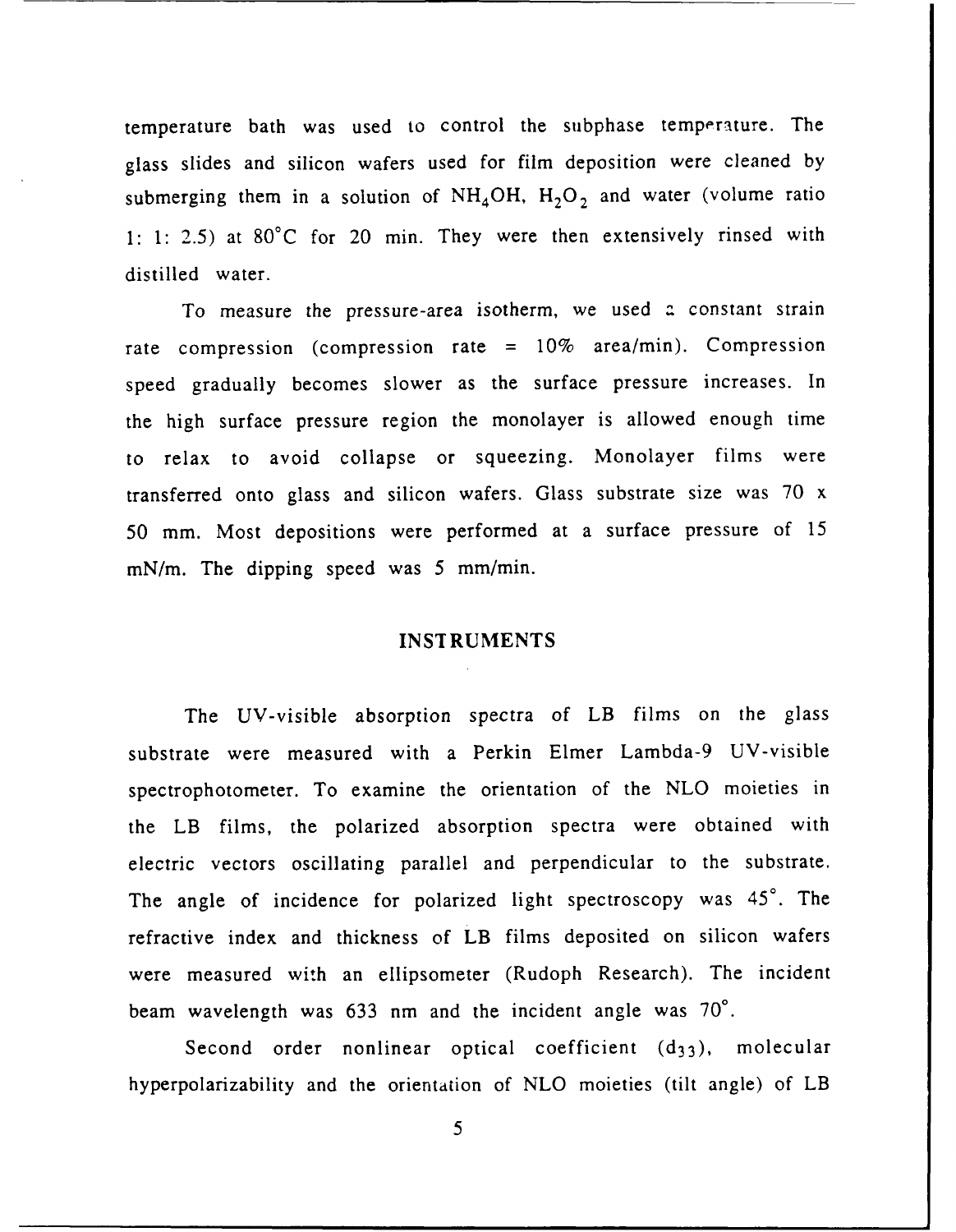films have been measured by SHG measurement from 1064 nm laser radiation. These measurements were made with a Q-switched Nd-YAG laser (Quantel 660A). p- or s- polarized incident beam of 1064 nm wavelength was passed through the sample (LB film on the glass substrate). The angle of incidence was 60'. The transmitted fundamental wave was blocked using  $CuSO<sub>4</sub>$  solution. A narrow band interference filter centered around 532 nm was used to allow the second harmonic (SH) beam to pass. The **SH** signal was detected by a photomultiplier tube (PMT), then amplified and averaged in a boxcar integrator (Stanford Research SR-250). Fig.2 shows the experimental set up for SHG measurement.

# **RESULTS AND DISCUSSION**

#### LB FILM FORMATION

It was extremely difficult to achieve complete vertical transfer of the polymer films onto glass substrates using the Lauda Film Balance. Typically transfer ratios of only 20-30% were achieved on each pass<sup>16</sup>. It is believed that this difficulty is due to the extreme rigidity of the polymeric monolayer film. Therefore monolayer characterization and transfer were pursued on the moving wall trough.

Fig.3 shows the pressure-area isotherm of polymers. All the isotherms show similar behavior. For PM5C8MA, the isotherm indicates that the molecules begin to pack into the expanded state at an area of approximately **65A** per monomer unit. As compression continues, a long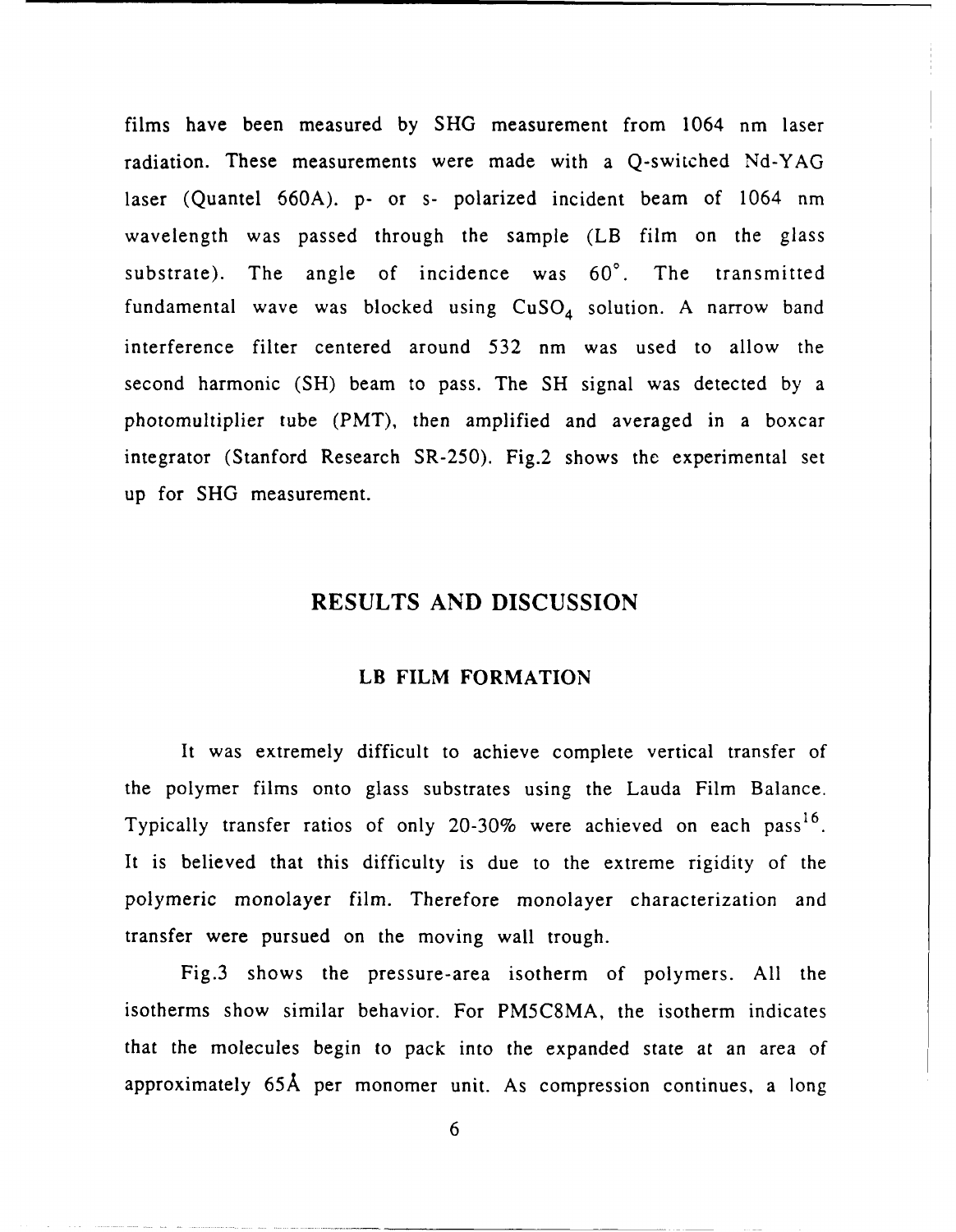plateau region appears at a relatively low surface pressure. The isotherm then becomes steeper with a limiting molecular area of about 35Å and collapse occurs at a pressure of approximately 20 mN/m. This behavior suggests that at low surface pressure the polar group *(NLO.* moieties) of polymer side chain are lying flat on the subphase surface, with the hydrocarbon backbone protruding away from the surface. At higher pressure the polar side groups are packed more tightly and are oriented.

However, there is strong repulsion between the polar dipoles in the NLO molecule if they are packed side by side and oriented in the same direction<sup>17,18</sup>. The LB film was pictured as having an orientation which would be governed by energetically favored packing of the polar groups<sup>10</sup>. It is conjectured that the polar groups, for this system, are inclined to the plane of the film at a shallow angle. This permits opposite charges on two polar side groups to find optimal interaction. Monolayer films could be easily transferred onto hydrophilic glass substrates using the vertical deposition method. Transfer ratio of about 1.0 for both upstroke and downstroke was obtained on each pass. The resulting multilayers were Y type. This improvement in transfer is believed to be due to a minimization of shear in the film transfer in the moving wall method.

#### FILM CHARACTERIZATION

Fig.4 shows the relationship between the peak absorbance from PM5C8MA multilayer at 370 nm and the number of layers in the UVvisible spectra. Good linear relationship was observed. This indicates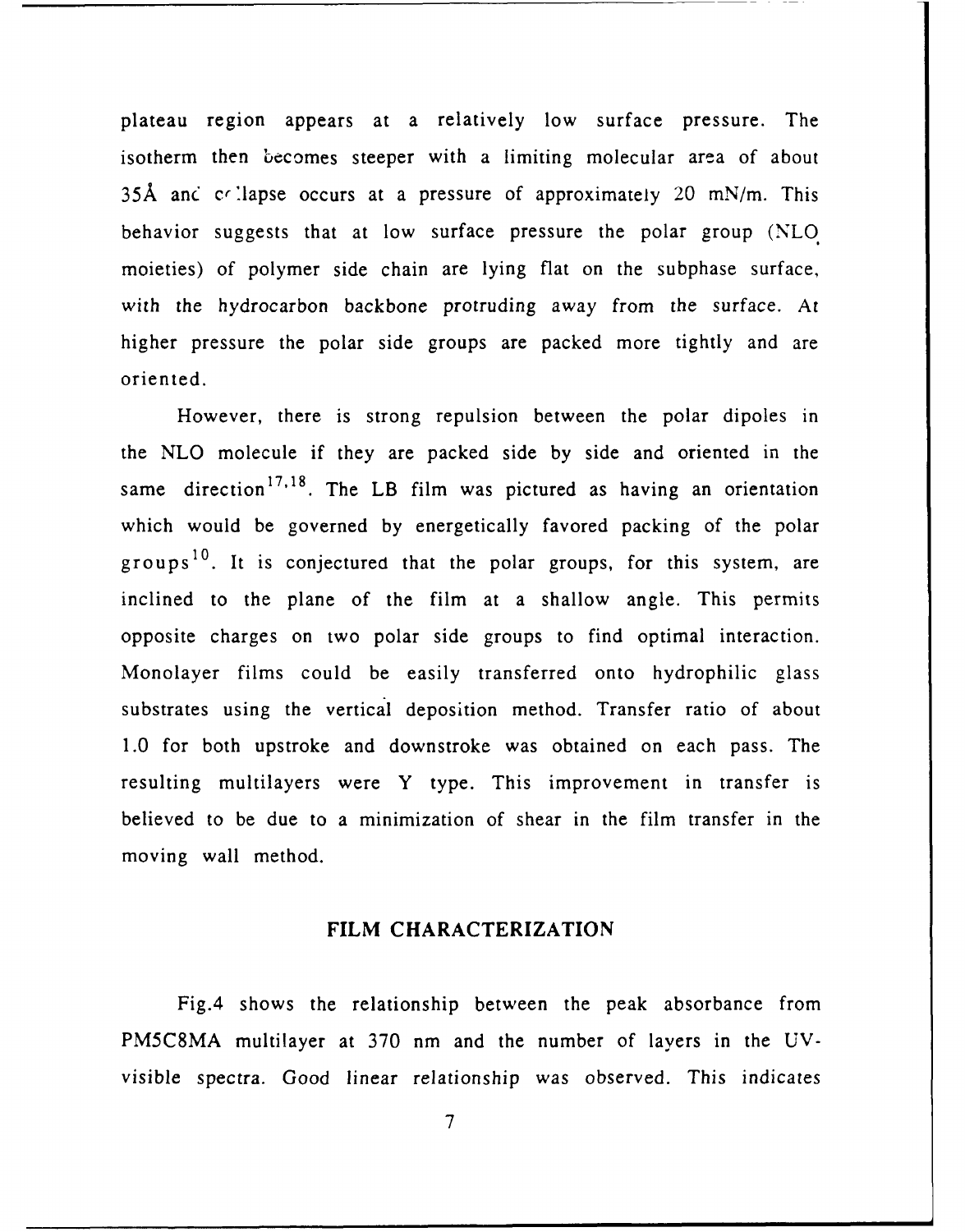that monolayers were stacked up regularly. For the ellipsometry experiment, the sample consisted of multilayers on silicon wafers. From the ellipsometry data it was difficult to get independent accurate measurement of both thickness and refractive index of the ultra thin film. However, good linear relationship was observed between the number of layers and the optical path length (thickness x refractive index) of PM5C8MA multilayer. Assuming the result from the 11 layers sample to be the most reliable, we got **28A** as thickness per layer and 1.635 as refractive index for PM5C8MA.

Polarized UV-visible spectrometry is an effective tool to examine the molecular orientation in LB films<sup>19,20,21</sup>. Fig. 6 shows the polarized UV-visible spectra at **450** incidence from a multilayer of PM5C8MA. The absorbance of the p-polarized spectrum is week in comparison with the s-polarized spectrum. This result indicates that the NLO moieties are oriented at a shallow angle to the substrate.

#### ORIENTATION **OF NLO** MOIETIES

To evaluate the orientation of NLO moieties in the LB film, we consider a dipole model as shown in Fig.7. We assume that the induced molecular dipole moment  $(M = M.n$  where n is a unit vector) of the NLO moiety is oriented at an angle **0** from the normal to the substrate (z axis). The absorbance of such a dipole can be described by<sup>22</sup>

$$
A = (C / cos \phi) Im(M.E) / |E^{2}| , \qquad (1)
$$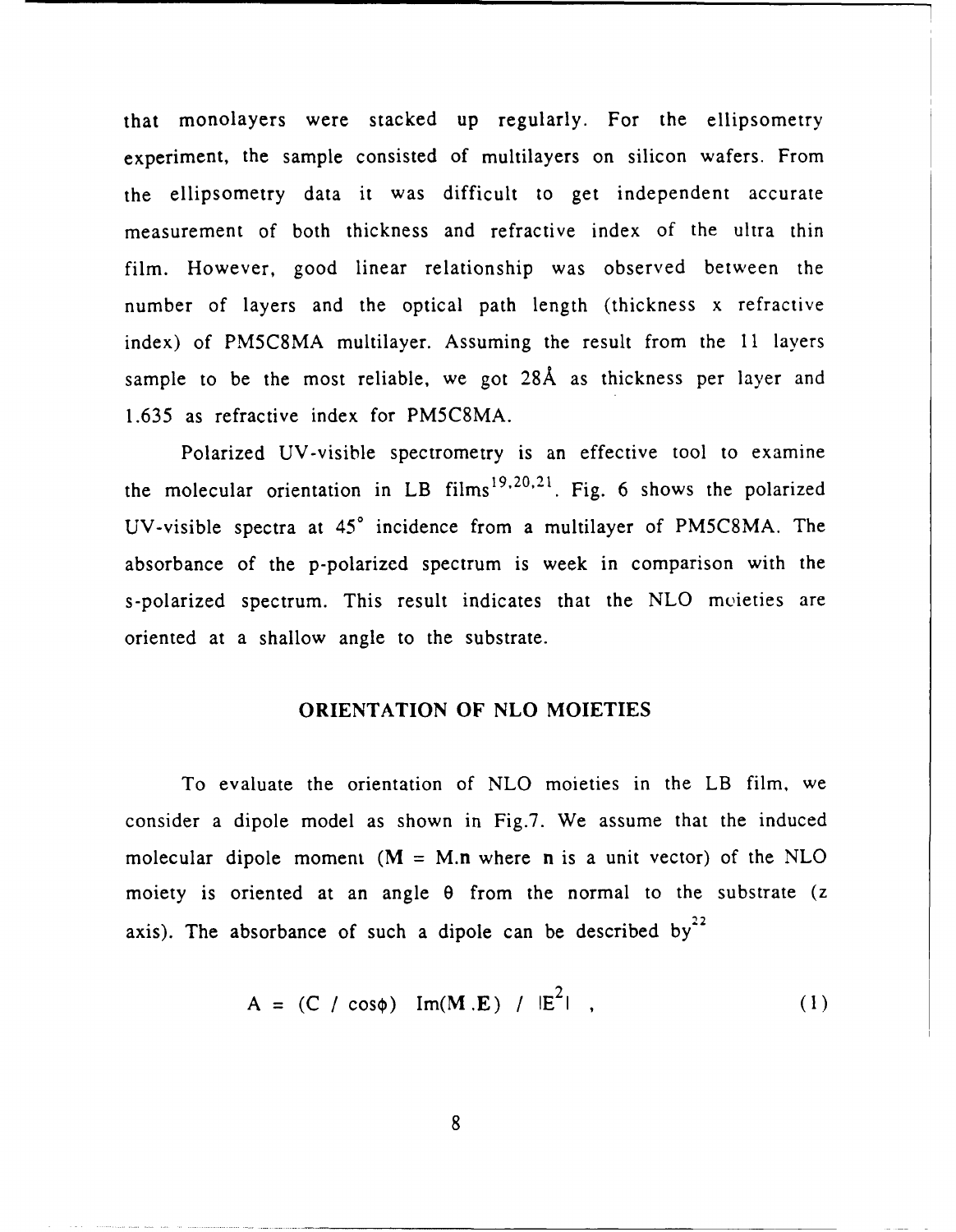where  $\phi$  is the angle of incidence, C is a constant, Im() represents the imaginary part and  $E = E.e$  is the incident electric field vector. In the coordinate system shown in Fig.7, the light polarization unit vector e for s-polarization is  $e = (0, 1, 0)$ , (2) and for p-polarization is  $e = (\cos \phi, 0, \sin \phi)$ , (3)

The unit vector in the direction of the dipole moment is

$$
\mathbf{n} = (\cos\psi \sin\theta, \sin\psi \sin\theta, \cos\theta), \qquad (4)
$$

where  $\psi$  and  $\theta$  are the orientation angles of the molecular dipole moment (see Fig.7). Using (1)-(4), we get an expression for the absorbance for s-and p-polarization respectively:

$$
A_s = (C / \cos \phi) Im(M) \sin^2 \psi \sin^2 \theta
$$
 (5)

$$
A_p = (C / \cos\phi) Im(M) ( \cos\phi \cos\psi \sin\theta + \sin\phi \cos\theta)^2
$$
 (6)

Because there is no preferential orientation in the plane of the substrate, we must average these absorbances over all possible azimuthal angles  $\psi$  (from 0 to  $2\pi$ ). After averaging, the expressions (5) and (6) become

$$
< A > = (C / cos \phi) Im(M) 1/2 sin2 \theta,
$$
 (7)

$$
< A_p > = (C / \cos\phi) \operatorname{Im}(M) (1/2 \cos^2\phi \sin^2\theta + \sin^2\phi \cos^2\theta). \tag{8}
$$

Taking the ratio between these two absorbances, we get the expression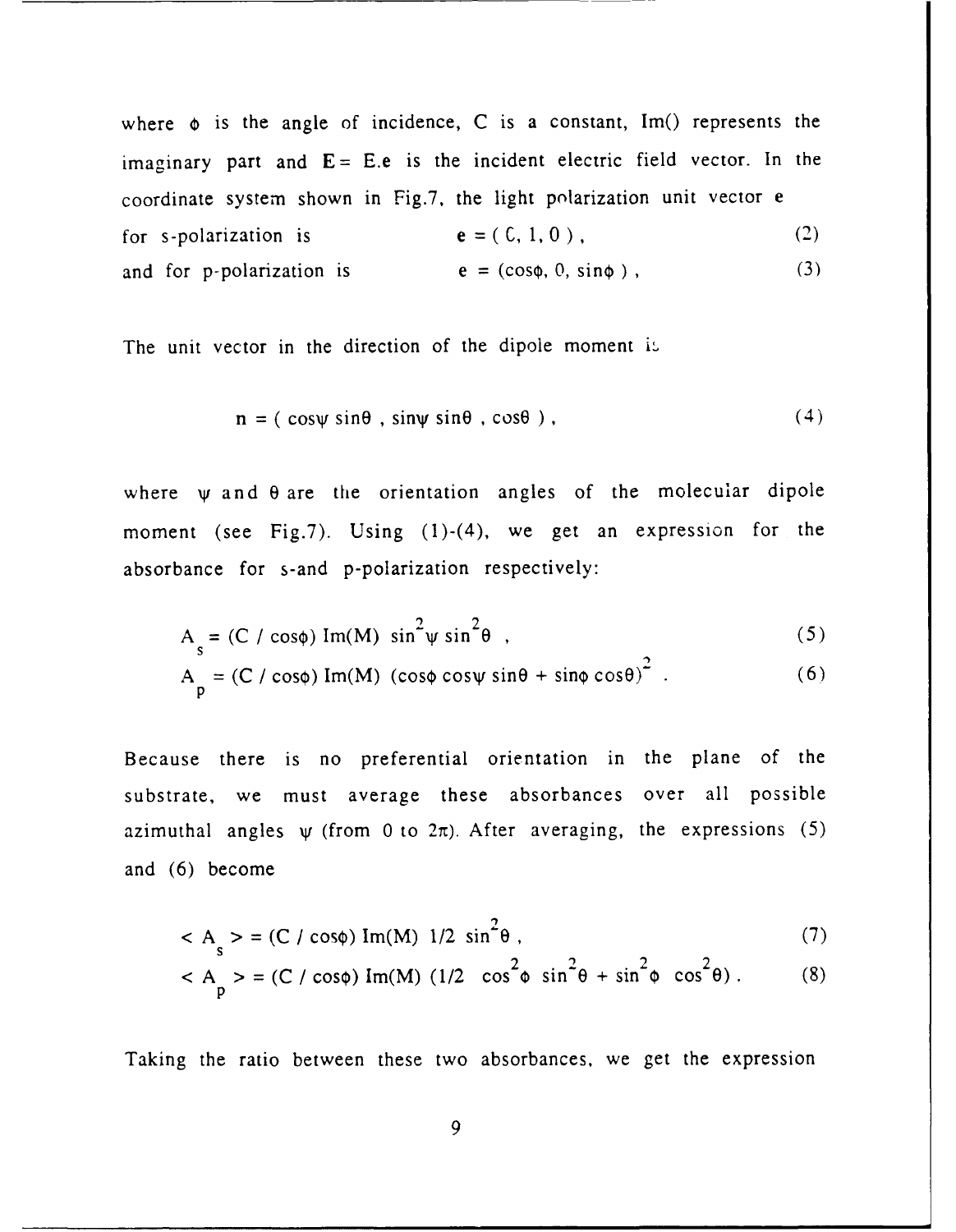$$
\langle A_{s} \rangle / \langle A_{p} \rangle = \sin^{2} \theta / (\cos^{2} \phi \sin^{2} \theta + 2 \sin^{2} \phi \cos^{2} \theta). \tag{9}
$$

This ratio enables us to calculate the molecular tilt angle  $\theta$ . For 11 and 5 layers of PM5C8MA and 5 layers of PM2CSMA , the value of **0** was estimated to be  $60^\circ$ . From this experiment, we conclude that the NLO moieties (polar groups) in the side chain of all the polymers are lying at qn angle of abou. **30'** to the substrate surface. Methylene units are expected to orient away from the substrate surface. Molecular orientation is scr. anatically illustrated in Fig.8.

#### **MIXED** MONOLAYER WITH **STEARIC ACID**

Mixed mono!avers of stearic acid and PM5C8MA were prepared in an attempt to optimize the orientation of the NLO moieties in the polymer monolayer. Fig. 9 shows the pressure-area isotherms from monolayers of different component ratios. As a repeat unit, we have taken the average molecular weight of stearic acid and PM5C8MA repeat unit in the appropriate stoichiometry in the mixture. The isotherms of :he mixed monolayers show a steeper curve in the high pressure region compared to that of pure PM5C8MA monolayer. Both mixed and pure monolayers show a plateau region. The collapse pressure decreased when the moiar ratio of PM5C8MA in stearic acid increased, which suggests a good miscibility of both components.

These mixed monolayers could be easily transferred onto hydrophilic glass substrates using the vertical deposition technique at a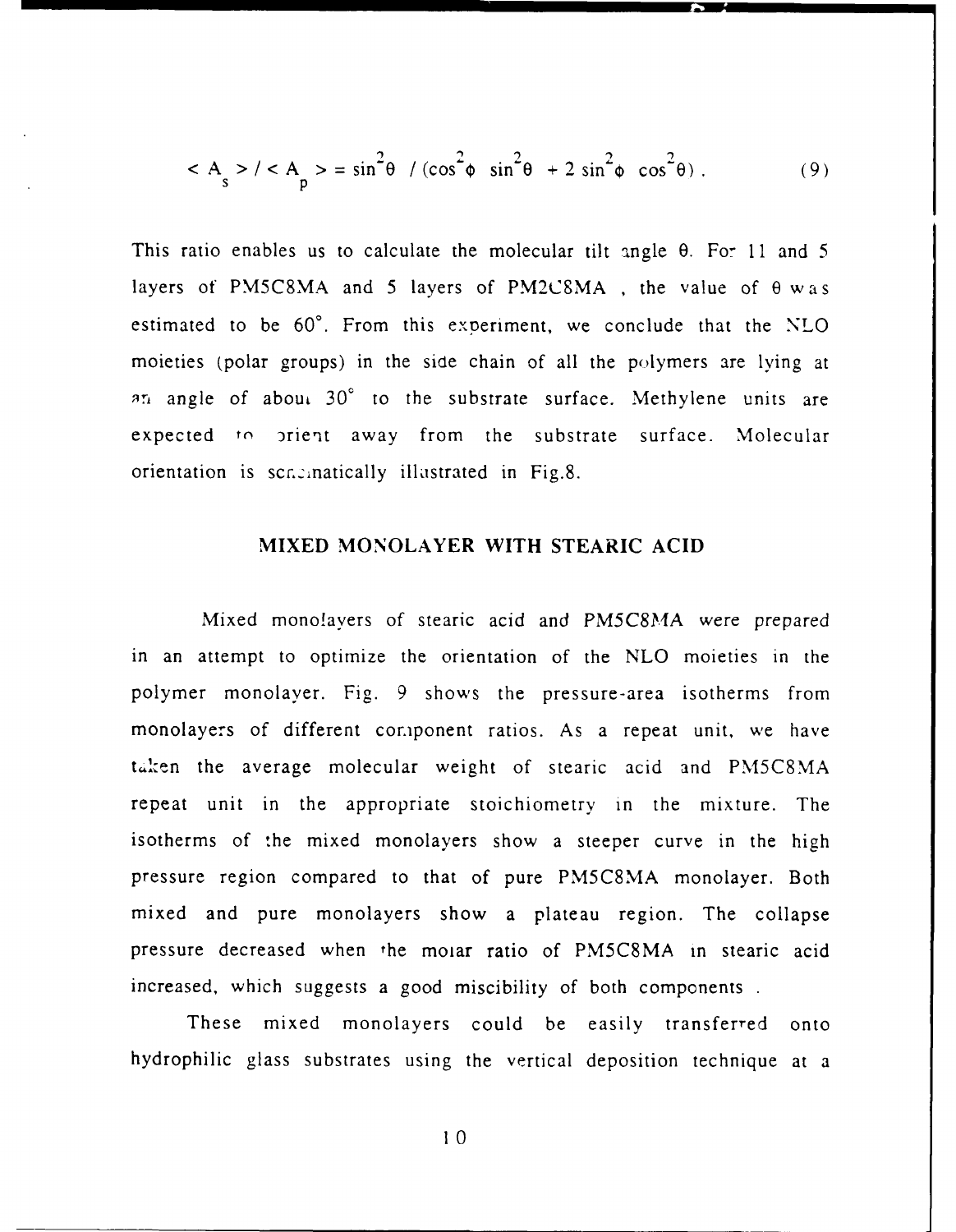transfer ratio of about 1.0 for both upstroke and downstroke. Fig. 10 shows the polarized UV-visible spectra at **450** incidence from a 5 layer film of a mixture of PM5C8MA and stearic acid (4 **:** 1). As seen from Fig.10, the  $\theta$  value did not change significantly and was found to be  $65^\circ$ . Films with other component ratios yield approximately the same **0** value.

In the mixed film, the NLO moieties are inclined at a shallower angle to the substrate compared with the pure PM5C8MA multilayer. No improvement in NLO moieties' orientation could be produced even though more stable mixed monolayers could be formed. This is possibly due to the difference in rigidity between the polymer and the stearic acid molecules. Conformational and orientational aspects of the molecular units in the polymer are left unperturbed to a great extent by the incorporation of stearic acid. Stearic acid, however, helps in the overall spreading behavior and surfactive characteristics of the assembly and facilitates the deposition process. Methylene units of stearic acid are probably assembled together with side chains of the polymers to provide the improved stability.

## **SECOND** HARMONIC GENERATION

For the transmitted **SH** measurements, the samples used consisted of one monolayer deposited on only one side of the glass substrate. Both p-polarized and s-polarized incident fundamental beams generated a p-polarized SH beam (referred to as p-p SH and s-p SH respectively). Although both SH intensities were of the same order of magnitude, the p-p SH beam was stronger than the s-p SH beam. This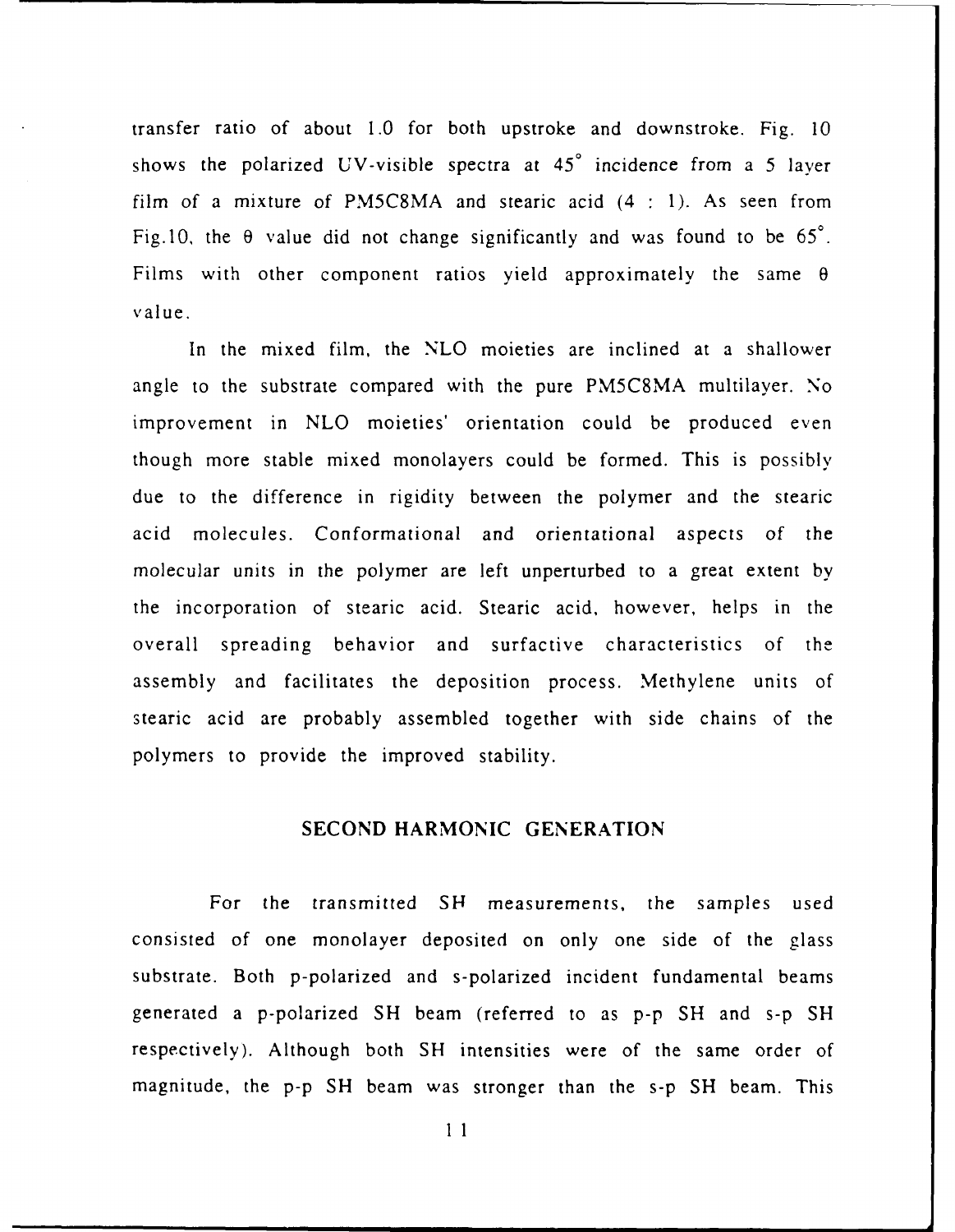confirms that NLO moicties' tilt angle is large as was previously established from UV-visible spectroscopy. No s-polarized **SH** light was detected. The **SH** intensity did not change significantly when the sample was rotated around it's normal. This indicates that the film can be **<sup>23</sup>** modeled as having an in-plane isotropy

We compared the relative p-p SH intensities( $I_{SH}$ ) from several samples at an angle of incidence of  $60^\circ$  and found, in order of decreasing SH intensity: PM5C8MA  $(I_{SH} = 1)$ , copolymer-1  $(I_{SH} = 0.51)$ , copolymer-2  $(I_{SH} = 0.32)$ , and PM2C8MA  $(I_{SH} = 0.29)$ . According to the polarized UV-visible spectra, PM5C8MA and PM2C8MA have almost the same tilt angle for the NLO moieties. However, the second harmonic intensity of PM5C8MA is larger than that of PM2C8MA. This may be due to better film quality of PM5C8MA as seen in the pressure-area isotherm in Fig.3.

Since there is in-plane isotropy, the **SH** expression for uniaxial crystals 24 can be used. The **SH** intensities of the samples were compared to the SH intensities of Y cut quartz,  $(d_{11}^{(quartz)} = 0.364$  pm/V) and yield a  $d_{33}$  value of 1.8 pm/V for PM5C8MA. This value is small compared with the d<sub>33</sub> value of poled copolymer-2  $(3pm/V)^4$ , in spite of the higher concentration of NLO moieties in the PM5C8MA molecular structure. As described earlier, the NLO moieties have a large tilt angle. The small  $d_{33}$  coefficient reflects only the component of the molecular hyperpolarizability tensor perpendicular to the substrate.

Next, we calculate the value of the molecular hyperpolarizability and the tilt angle of the NLO moieties using a different approach<sup>25</sup>. We assume that the nonlinear component of the molecular dipole moment due to the second order hyperpolarizability **3** is aligned with the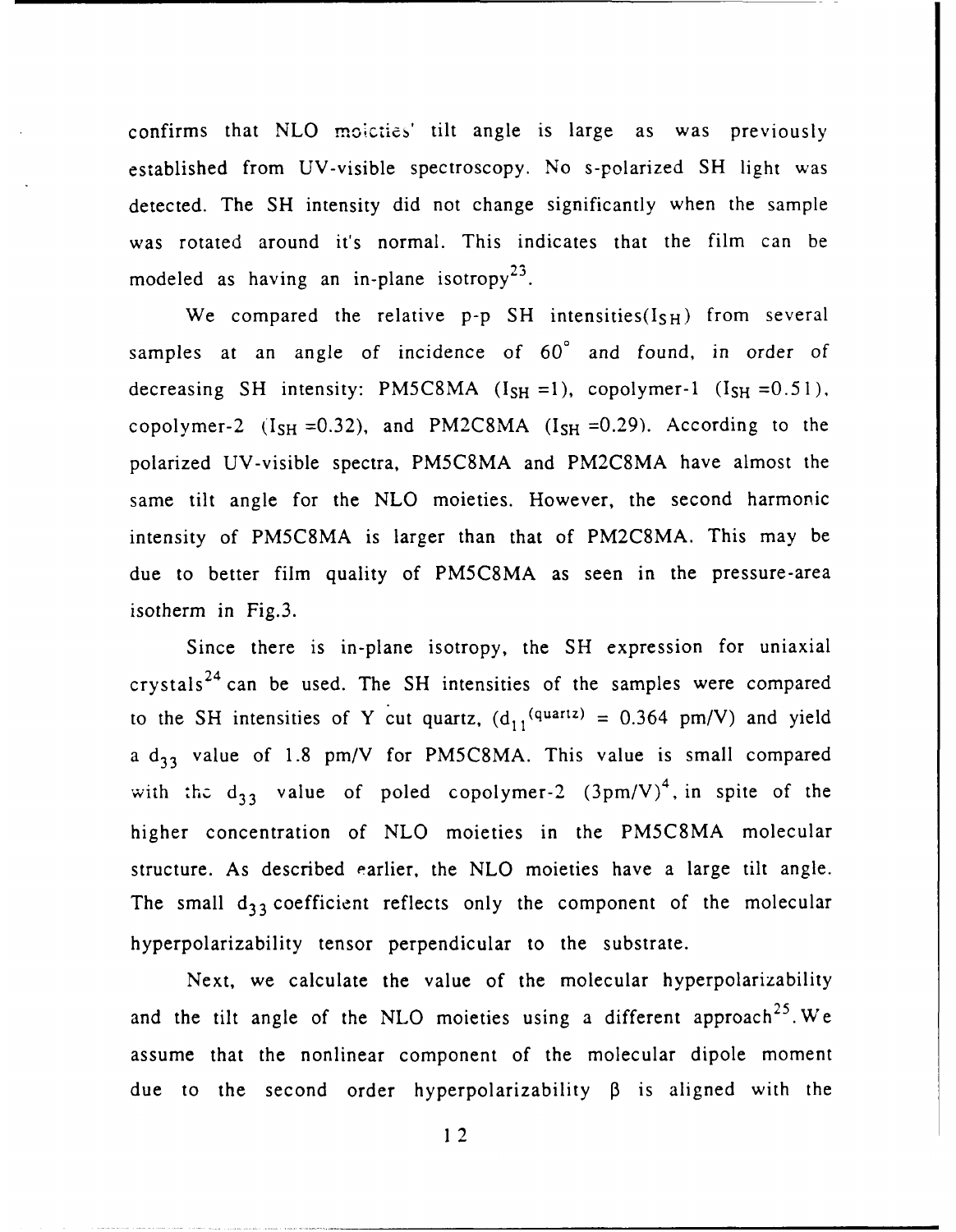molecular axis. This axis is at an angle  $\theta$  (the molecular tilt angle) from the normal of the substrate (Z axis). The molecular hyperpolarizability tensor therefore has only one major component  $(\beta)$ , which generates a dipole moment in the direction of the molecular  $axis^{26.27}$ . We also assume that the film is isotropic in the plane of the substrate. In the reference frame of Fig. 7, the only non-zero components of the molecular hyperpolarizability tensor, averaged over the azimuthal angle  $\psi$ , are therefore of the form<sup>25,28</sup>

$$
\beta_{\text{ZZZ}} = \cos^3 \theta \quad \beta \quad , \tag{10}
$$

$$
\beta_{xxx} = \beta_{yyz} = 1/2 \sin^2 \theta \cos \theta \beta
$$
 (11)

This molecular hyperpolarizability tensor generates only a **p**polarized second harmonic beam, whether the fundamental beam is por s-polarized. The second harmonic intensities for the incident s- and p- polarized fundamental beams can be expressed in terms of the molecular hyperpolarizability (3), the molecular tilt angle **(0)** and the NLO moieties' surface density( $N_s$ ). These relationships are given in the appendix $29$ .

The molecular tilt angle  $\theta$  is first calculated from the ratio between s-p SH and p-p SH intensities. The NLO moieties' tilt angle was found to be around 55° in PM5C8MA monolayer. This value is in good agreement with the value obtained from polarized UV-visible spectral data. The molecular hyperpolarizability  $\beta$  was computed using the complete expressions for the **SH** intensities (12) or (13) in the appendix. The molecular surface density  $N_s$  is determined from the pressure-area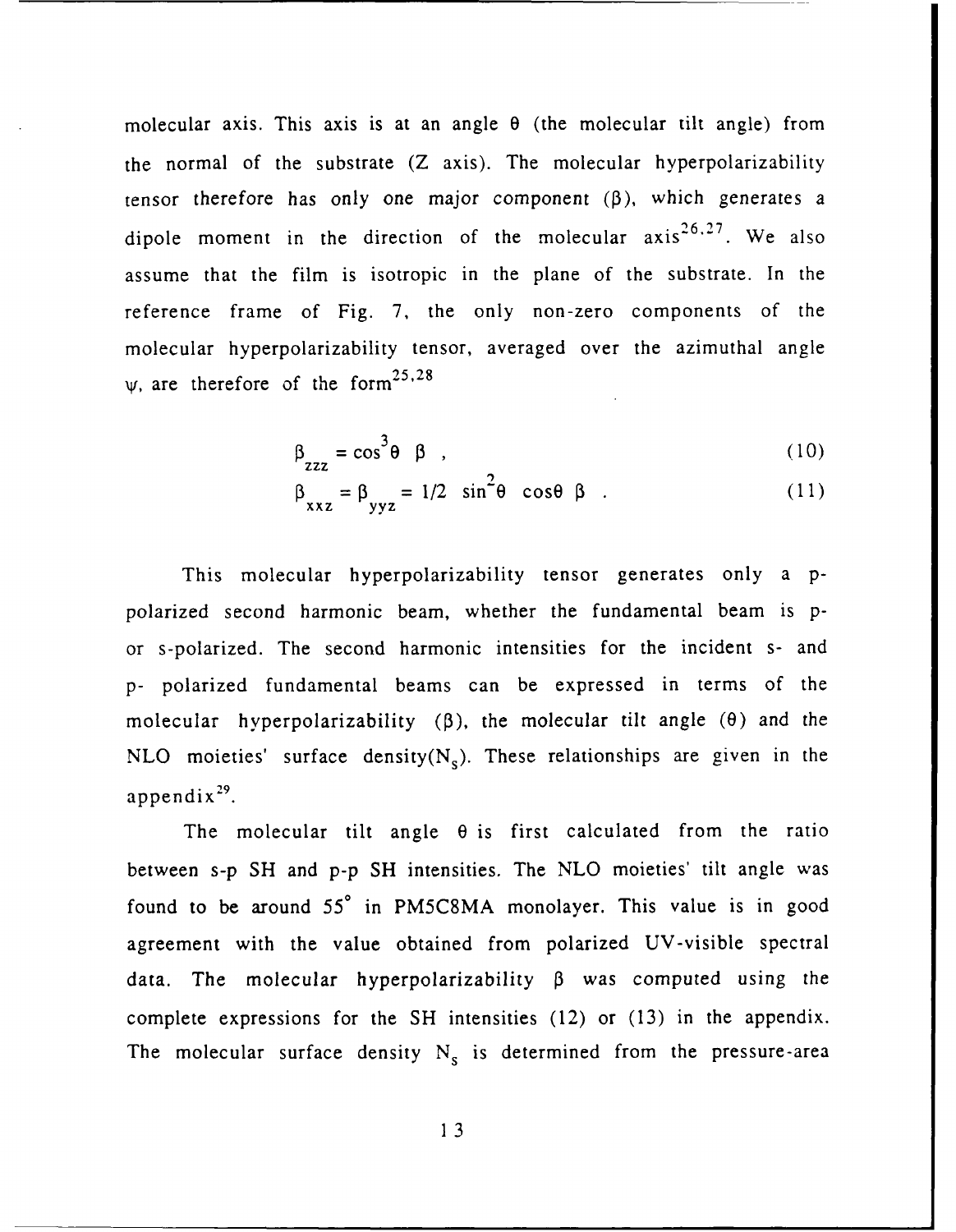isotherm  $(N_s = 3 \times 10^{+15} \text{ cm}^{-2} \text{ for PM5C8MA})$ . The SH intensities from the monolayer samples were calibrated with respect to the **SH** intensity of a Y cut quartz plate. For PM5C8MA monolayer, the **3** value was found  $-38$ to be 1.6 x **10** [SI units].

# **CONCLUSION**

LB films of polymers containing NLO moieties in the side chain were characterized by pressure-area isotherm, polarized UV-visible spectroscopy, ellipsometry and SHG techniques. The NLO moieties' tilt angle was calculated from the polarized UV-visible absorbance spectra. The **SH** intensities generated by polarized fundamental beams were also used to calculate the tilt angle. These results indicate that the NLO moieties in the polymer side chain are lying at an angle of about  $30^{\circ}$ from the substrate surface. In the mixed monolayers of PM5C8MA and stearic acid, the orientation of the NLO moieties was not improved and the tilt angle remained about the same as in the pure polymer monolayer systems. For PM5C8MA monolayer, the  $d_{33}$  value, obtained from the SHG measurements, was 1.8 pm/V, and the  $\beta$  value was 1.6 x **10.38** [SI units].

### **APPENDIX**

For proper estimation of the **SH** intensity, we must take into account the reflection of both fundamental and **SH** beams from the substrate. This leads to the following formulae of **SH** intensities transmitted through the substrate<sup>29</sup>: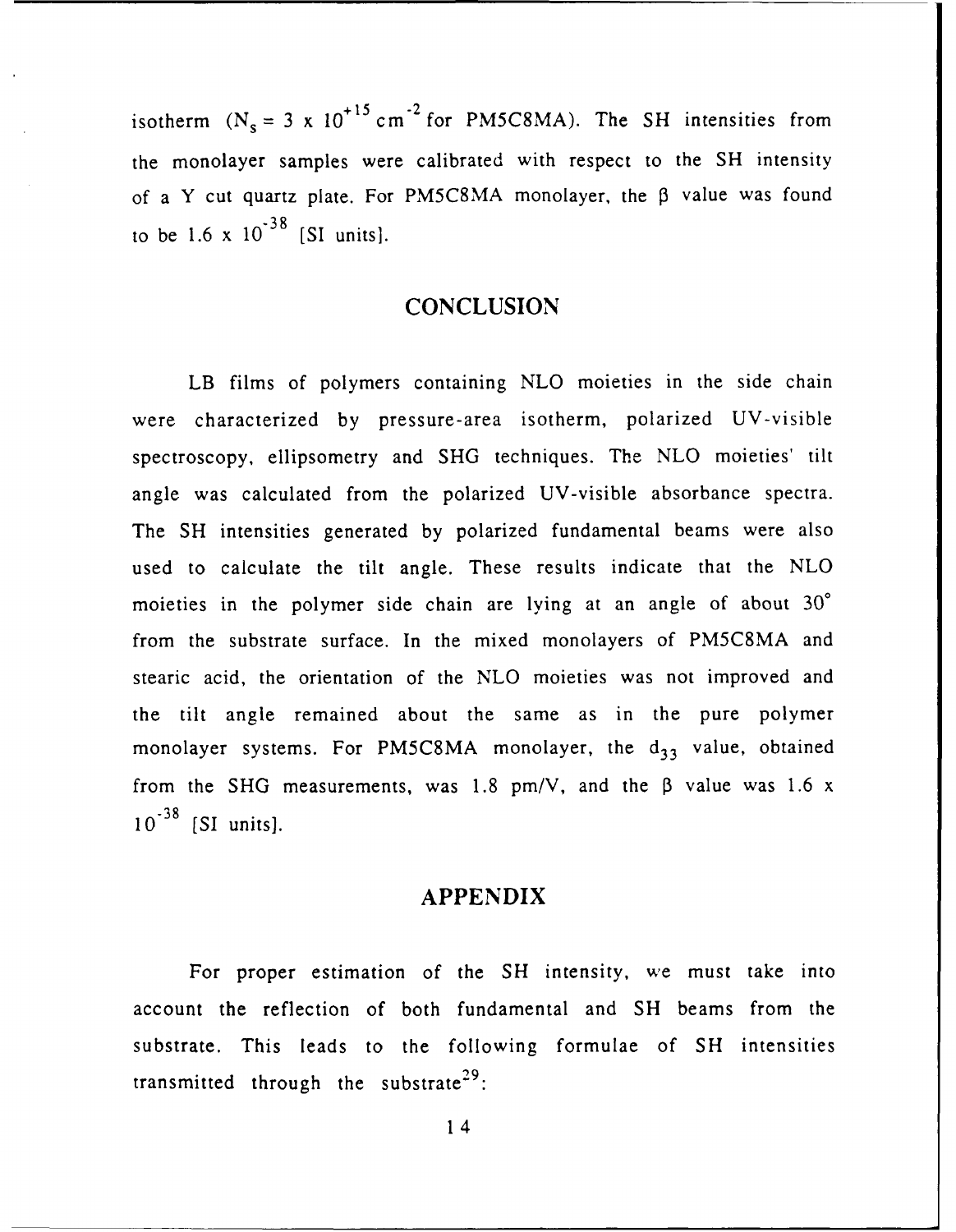$$
I(2\omega)_{s-p} = 8\pi/c \left\{ 2\pi k(2\omega) \right\}^2 N_s^2 \beta^2 I_0(\omega)^2 F_1(\theta, \phi) , \qquad (12)
$$

for s-polarized fundamental beam and

$$
I(2\omega)_{p-p} = 8\pi/c \{2\pi \ k(2\omega)\}^2 \ N_s^2 \ \beta^2 \ I_0(\omega)^2 \ F_2(\theta, \phi) \,, \tag{13}
$$

for p-polarized fundamental beam.

In these expressions c is the velocity of light,  $k(2\omega)$  is the magnitude of the wavevector corresponding to the SH beam, N<sub>s</sub> is the molecular surface density and  $I_0(\omega)$  is the intensity of the fundamental beam.  $F_1(\theta,\phi)$  and  $F_2(\theta,\phi)$  are angular factors given by:

$$
F_1(\theta,\phi) = 1/\cos\phi \left(1/4 \sin^4\theta \cos^2\theta \sin^2\phi \right) S^2 t_p(2\omega)^4 \quad , \tag{14}
$$

$$
F_2(\theta, \phi) = t_p (2\omega)^4 / \cos\phi \left(1/2 \text{ G } \sin^2\theta \cos^2\phi \cos\theta \sin\phi + L \cos^3\theta \sin^3\phi\right)^2, \quad (15)
$$

where  $t_p(2\omega)$  is the Fresnels' coefficient of transmission through the glass for p-polarized SH light. S, G and L are respectively

$$
S = 1 + 2 rs(\omega) + rs2(\omega) , \qquad (16)
$$

$$
G = 3 - 4 r_p(\omega) - 2 r_p^2(\omega) , \qquad (17)
$$

$$
L = 1 + 2 r_p(\omega) + r_p^2(\omega) , \qquad (18)
$$

where  $r_s(\omega)$  and  $r_p(\omega)$  are the Fresnels' coefficients of reflection of the fundamental beam from the glass substrate for s-and p-polarizations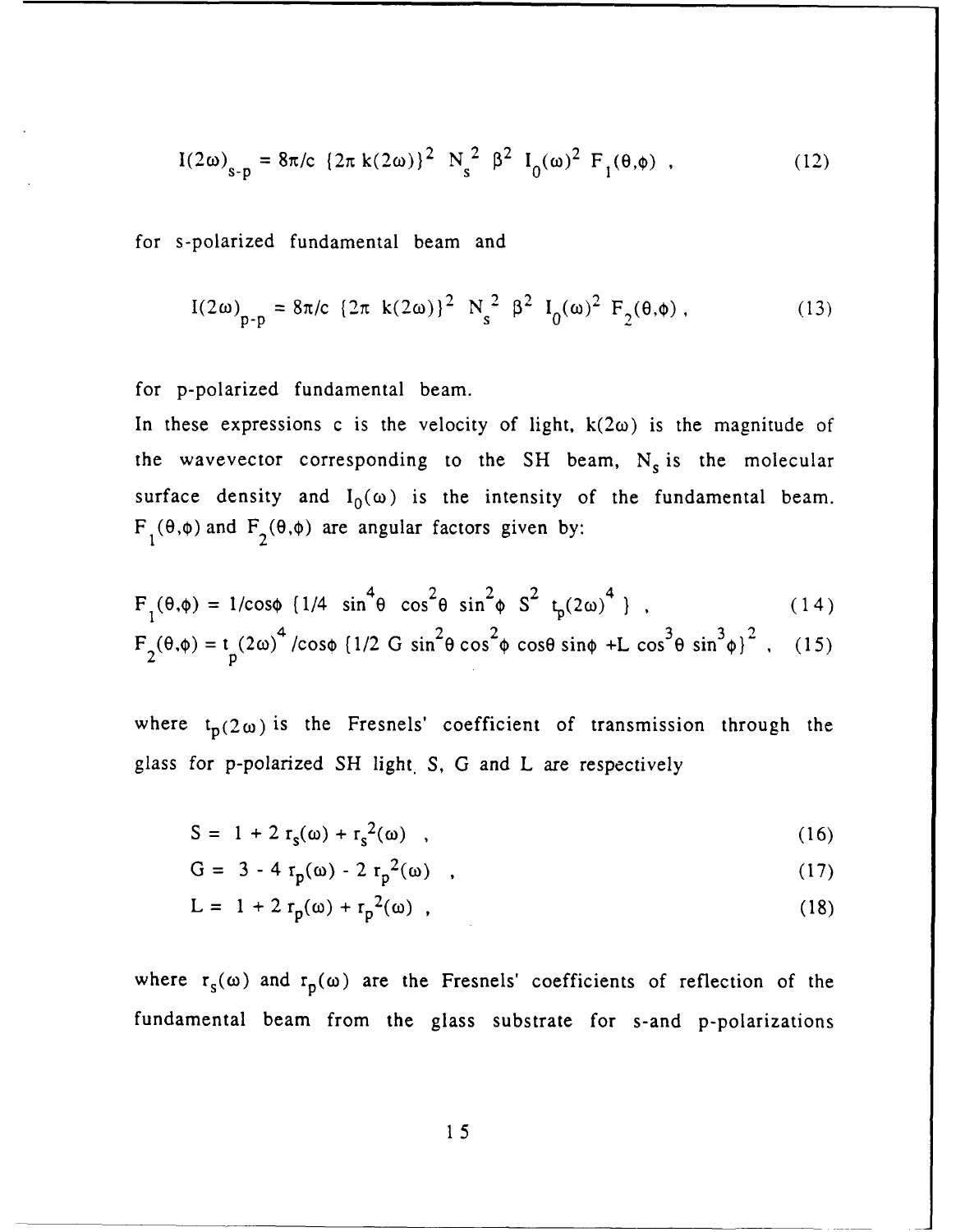respectively. For determination of the NLO moieties' tilt angle  $(\theta)$ , we take the ratio between (12) and (13) which yields

$$
I(2\omega)_{s-p} / I(2\omega)_{p-p} = F_1(\theta, \phi) / F_2(\theta, \phi) .
$$
 (19)

For a particular angle of incidence **0,** this ratio is a single valued function of the tilt angle **0.** Expression (12) or (13) may then be used to calculate the value of the molecular hyperpolarizability  $(\beta)$ .

# **ACKNOWLEDGMENT**

Partial support for this work from Sekisui Chemical Co. Ltd., is gratefully acknowledged. We acknowledge **NLE** and MTI Corporation for the use of their demonstration trough.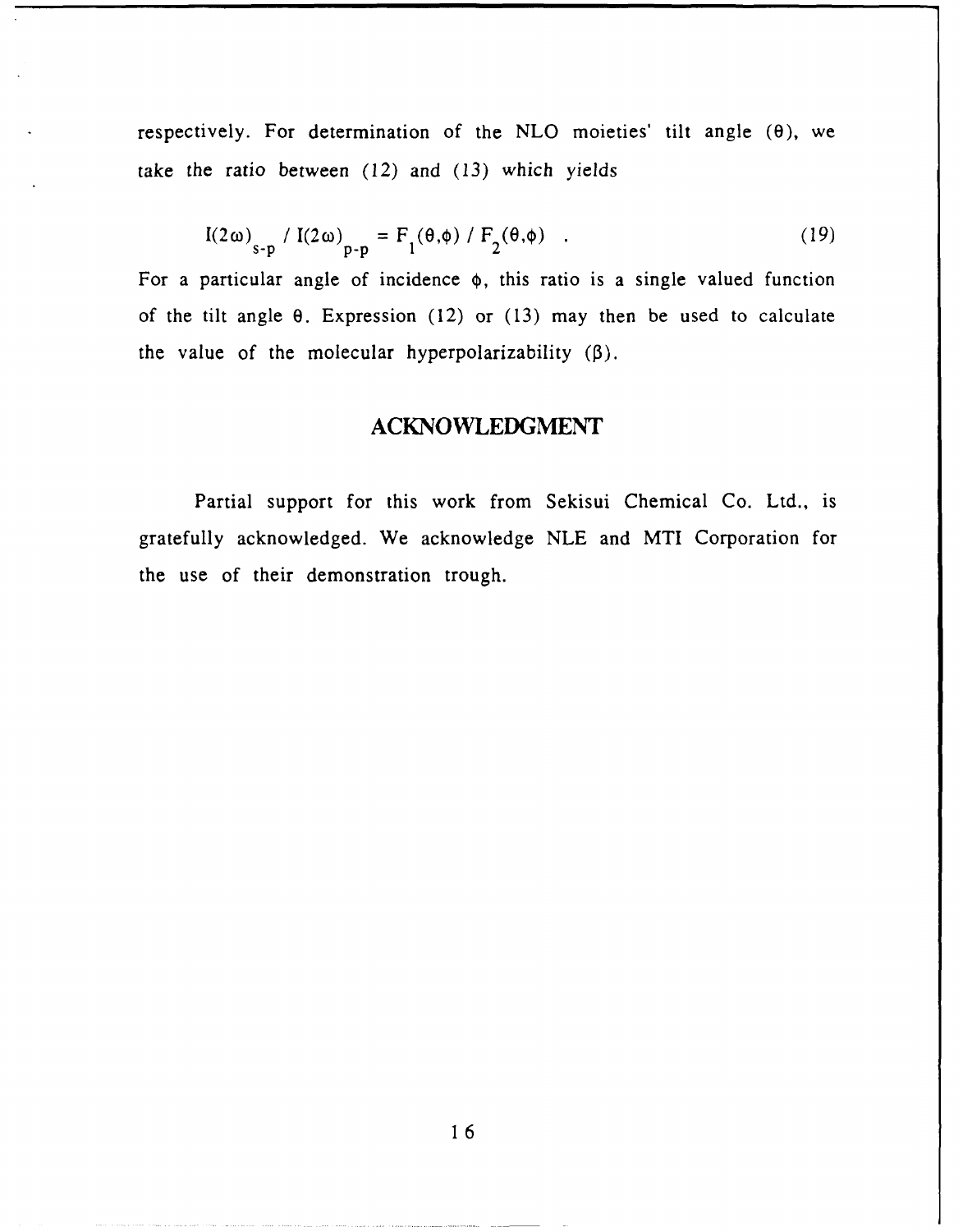# **Reference**

- 1. D. R. Ulrich, Mol. Cryst. Liq. Cryst., **189,** 3 (1990).
- 2. B. K. Mandal. T. Takahashi, M. Maeda, S. Kumar, A. Blumstein and S. K. Tripathy, Makromol. Chem., 192, (1991).
- 3. R. S. Kumai, J. Kumar, S. S. Kumar, A. Blumstein and S. K. Tripathy, "Frontiers of Macromolecular Science" , Blackwell Scientific Publications, 1989, p. 463.
- 4. Y. M. Chen, A. K. M. Rahaman, T. Takahashi, B. K. Mandal, J. Y. Lee, J. Kumar and S. K. Tripatby, Jpn. J. Appl. Phys., **30,** (4) (1991).
- 5. B. L. Anderson, R. C. Hall, B. G. Higgins, G. A. Lindsay, P. Stroeve and S. T. Kowel, Synth. Met., **28,** D683 (1989).
- 6. B. L. Anderson, J. M. Hoover, G. Lindsay, B. G. Higgins, P. Stroeve and S. T. Kowel, Thin Solid Films, 179, 413 (1989).
- 7. I. Ledoux, D. Josse, P. Fremaux, J. P. Piel, G. Post, J. Zyss, T. Mclean, R. A. Hann, P. F. Gordon and S. Allen, Thin Solid Films, 160, 217 (1988).
- 8. I. R. Girling, N. A. Cade, P. V. Kolinsky, J. D. Earls, G. H. Cross and I. R. Peterson, Thin Solid Films, 132, 101 (1988).
- 9. L. M. Hayden, B. L. Anderson, J. Y. S. Lam, B. G. Higgins, P. Stroeve and S. T. Kowel, Thin Solid Films, **160,** 379 (1988).
- 10. M. M. Carpenter, P. N. Prasad and A. C. Griffin, Thin Solid Films, 161, *315* (1988).
- 11. N. Carr, M. J. Goodwin, A. M. Mcroberts, G. W. Gray, R. Marson and R. M. Scrowston, Makromol. Chem., Rapid Commum., **8,** 487 (1987).
- 12. K. Oguchi, Y. Yokoh, K. Sanui and N. Ogata, MRS symposium proceedings volume, 175, 277 (1989).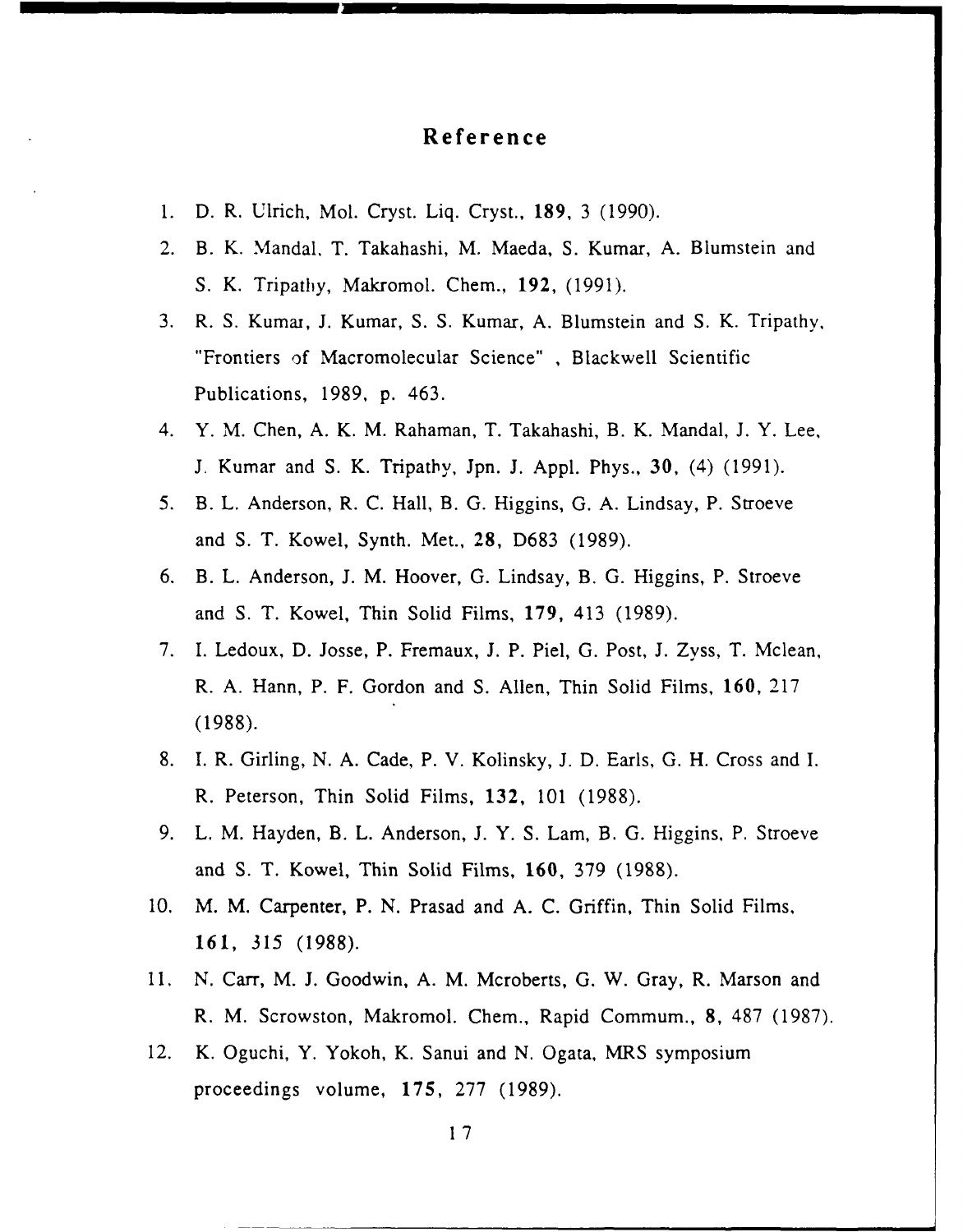- 13. A. J. Vickers, R. H. Tredgold, P. Hodge, E. Khoshdel and I. Girling, Thin Solid Films, 134, 43 (1985).
- 14. H. Kumehara, T. Kasuga, T. Watanabe and S. Miyata, Thin Solid Films, 178, 175 (1989).
- 15. K. Yoneda, Kinouzairyo, (May 1989), p. 58.
- 16. L. Samuelson, PhD Thesis. "Polymeric Langmuir-Blodgett films with novel electronic and optical properties", University of Lowell, Chemistry Dept. (1990).
- 17. X. Xu, M. Era, T. Tsutsui and S. Saito, Thin Solid Films, 178, 541 (1989).
- 18. S. S. Kumar, R. S. Kumar, L. Samulelson, J. Kumar, A. Blumstein and S. K. Tripathy, Thin Solid Films, 178, 243 (1989).
- 19. H. Nakahara, K. Fukuda, K. Kitahara and H. Nishi, Thin Solid Films, 178, 361 (1989).
- 20. H. Nakahara, H. Endo, K. Fukuda and M. Sisido, Thin Solid Films, 178, 355 (1988).
- 21. T. Kawai, J. Umemura and T. Takenaka, Langmuir. 5, 1378 (1989).
- 22. M. C. van de Hulst, "Light scattering by small particles"', Dover, New York, (1957), pp. 63-130.
- 23. I. R. Girling, N. A. Cade, P. V. Kolinsky, R. J. Jones, I. R. Peterson, M. M. Ahmad, D. B. Neal, M. C. Petty, G. G. Roberts W. J. Feast, J. Opt. Soc. Am. B, 4, 950 (1987).
- 24. S. K. Kurtz, " Quantum Electronics", ed by. H. Robin and C. L. Tang, Academic Press, New York, (1975).
- 25. Y. R. Shen, "The principles of nonlinear optics", John Wiley & Sans, New York, (1984).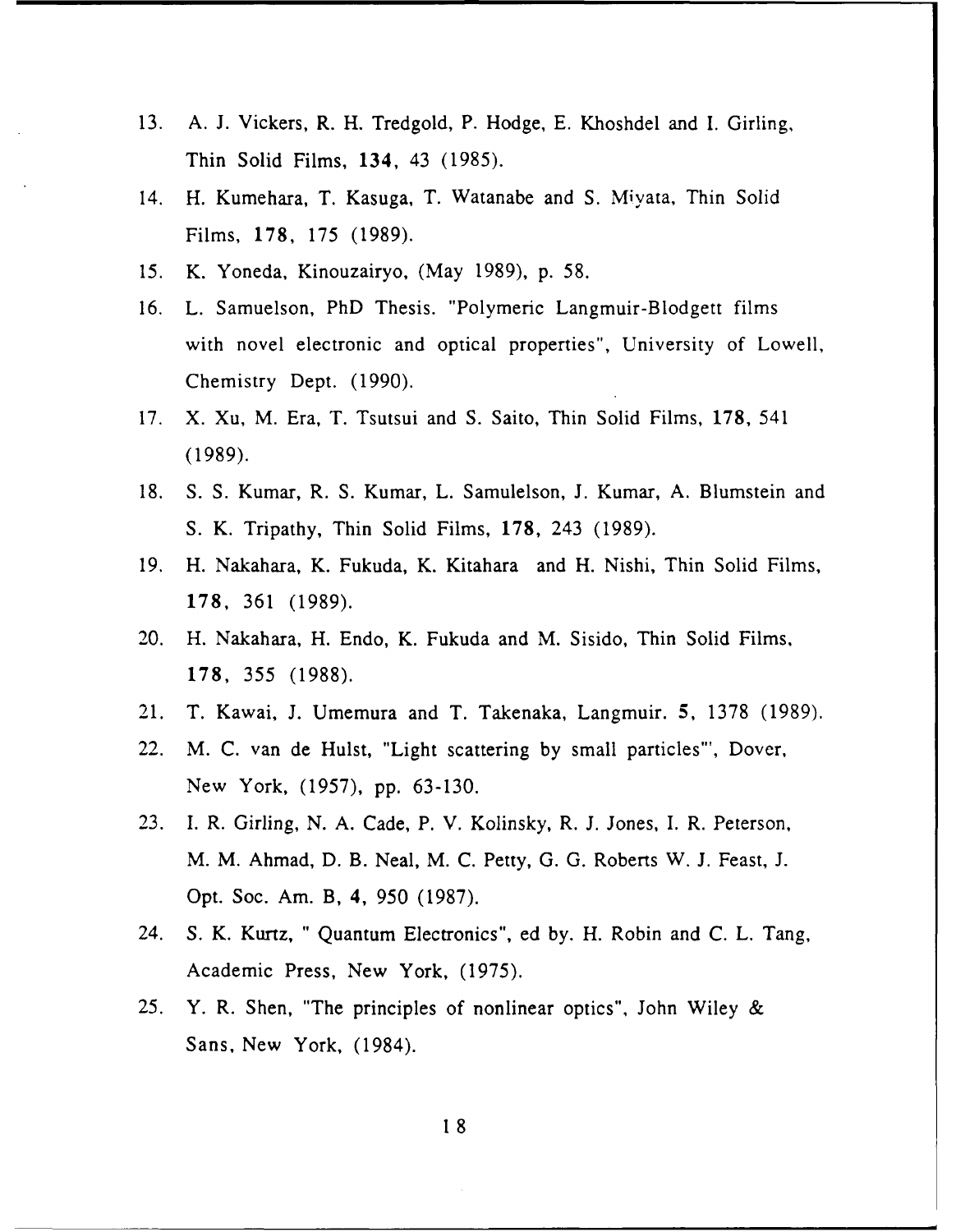- 26. I. R. Girling, N. A. Cade, P. V. Kolinsky, J. D. Earls, G. H. Gross and I. R. Peterson, Thin Solid Films, 132, 101 (1985).
- 27. K. Kajikawa, K. Kigata, H. Takezoeand A. Fukuda, Mol. Cryst. Liq. Cryst., 182A, 91 (1990).
- 28. T. F. Heinz, H. W. K. Tom and Y. R. Shen, Phsical Review A, 28, (3), 1883 (1983).
- 29. P. Miller, PhD Thesis, "Optical Characterization of Polymer Thin Films", University of Lowell, Physics Dept., (1991).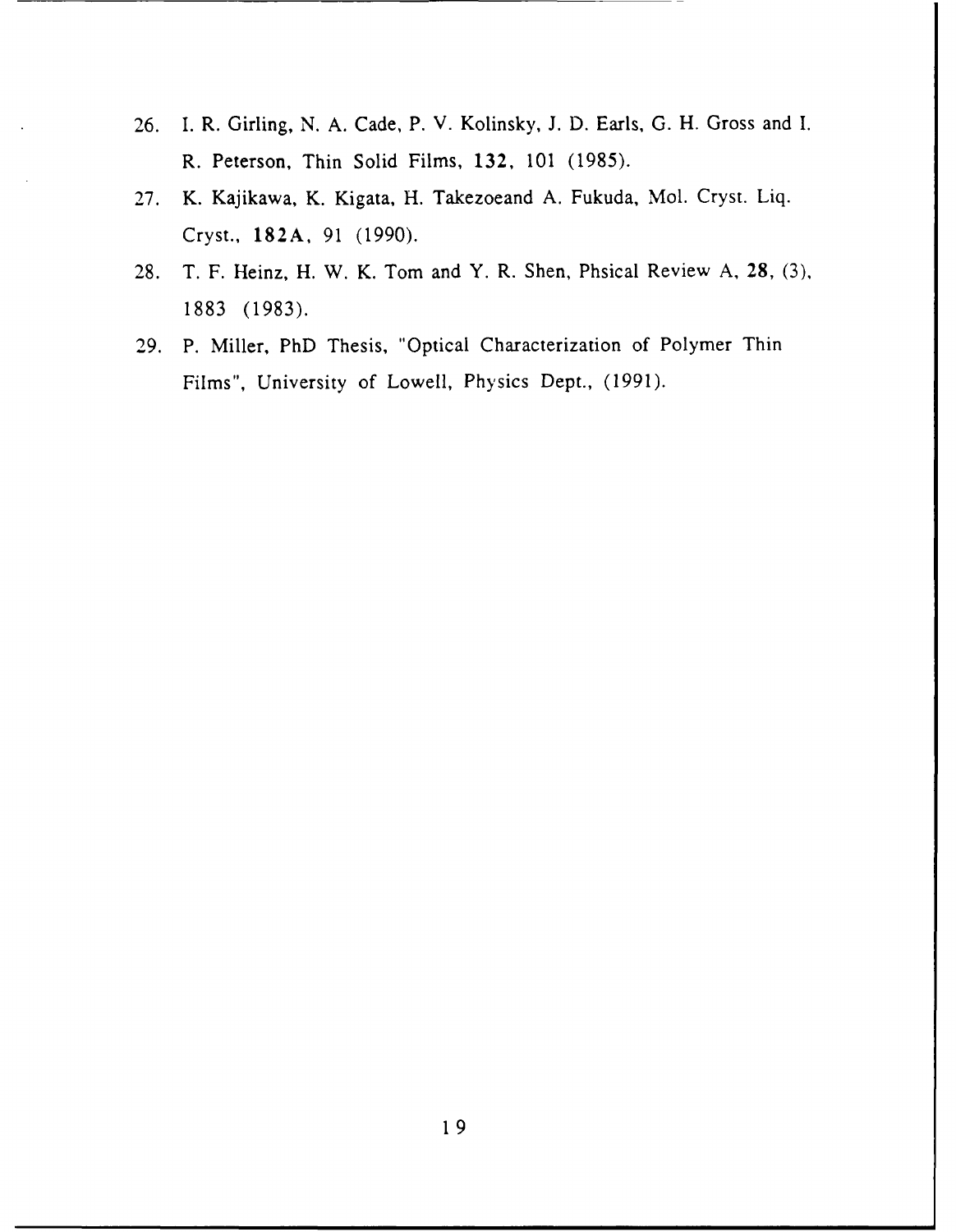#### **Legend to the Figures**

Fig.l Structure of homo- and copolymer.

Fig.2 Experimental set up for SHG measurement.

- Fig.3 Pressure-area isotherm of polymers on pure water at 20'C, (a) PM2C8MA, (b) PM5C8MA, (c) copolymer-1 and (d) copolymer-2.
- Fig.4 Peak absorbance (370 nm) from PM5C8MA multilayer vs number of layers.
- Fig.5 The optical path length (thickness x refractive index) of PM5C8MA multilayers vs number of layers.
- Fig.6 Polarized UV-visible spectra 11 layers from **PM5C8MA** (a) p- polarization, (b) s-polarization at **450** incidence.
- Fig.7 Schematic orientation of the molecular dipole and the incident light beam with respect to the substrate surface. Fig.8 Schematic illustration of the molecular orientation of PM5C8MA monolayer.
- Fig.9 Pressure-area isotherms of mixed monolayers of PM5C8MA and stearic acid (mole ratio (a) 1 **:** 1, (b) 4 **:** 1, (c) 10 :1) on an 2 x  $10^{-4}$  M CdCl<sub>2</sub> aquous solution at 20 °C.
- Fig.10 Polarized UV-visible spectra from a 5 layer film of a mixture of PM5C8MA and stearic acid (mole ratio 4 **: 1)** (a)  $p$ -  $p$ - *p*-darization, (b) s-polarization at  $45^\circ$  incidence.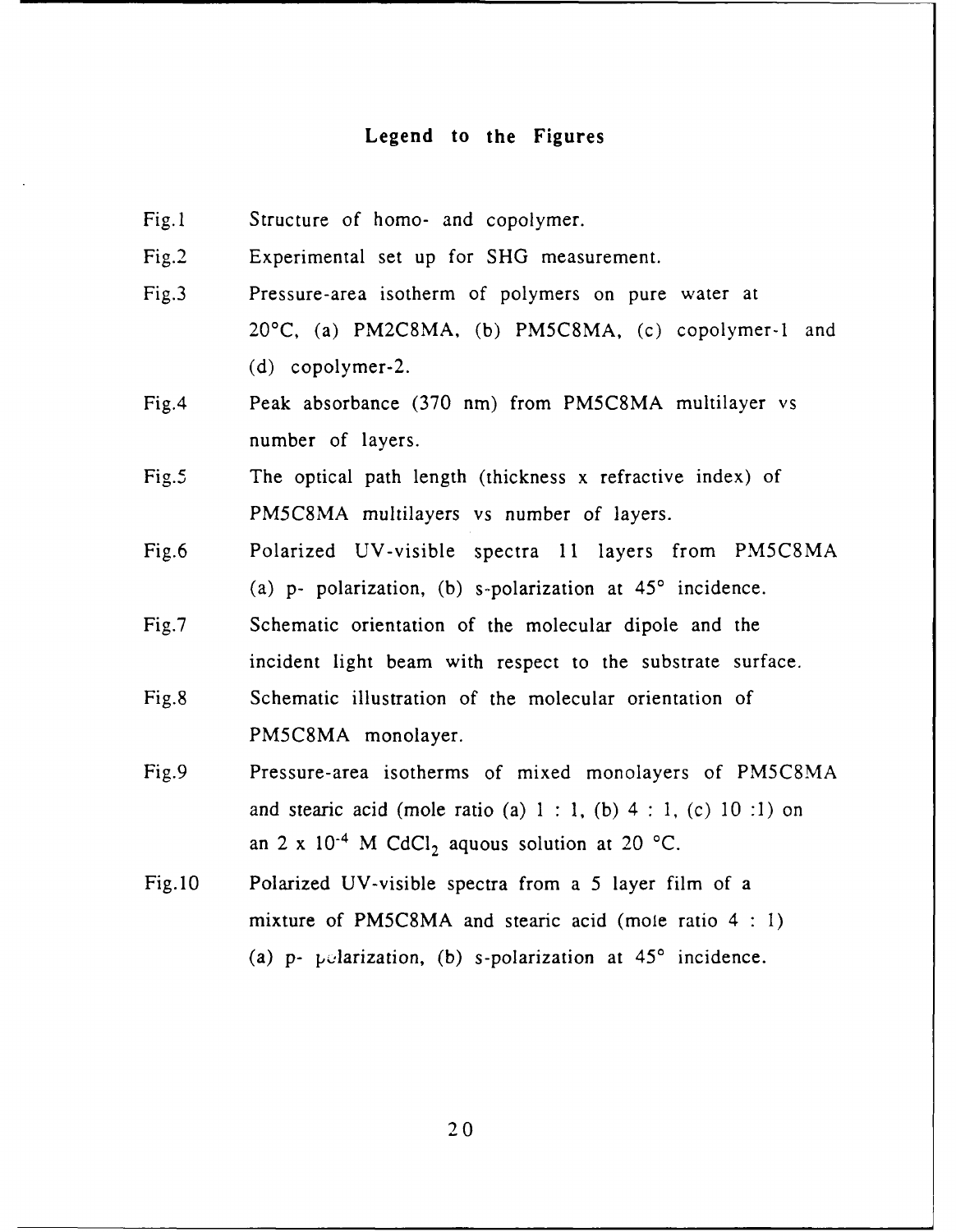





copolymer 2  $(n = 9.5)$ 

 $Fig. 1 - 7.$  Tobalasin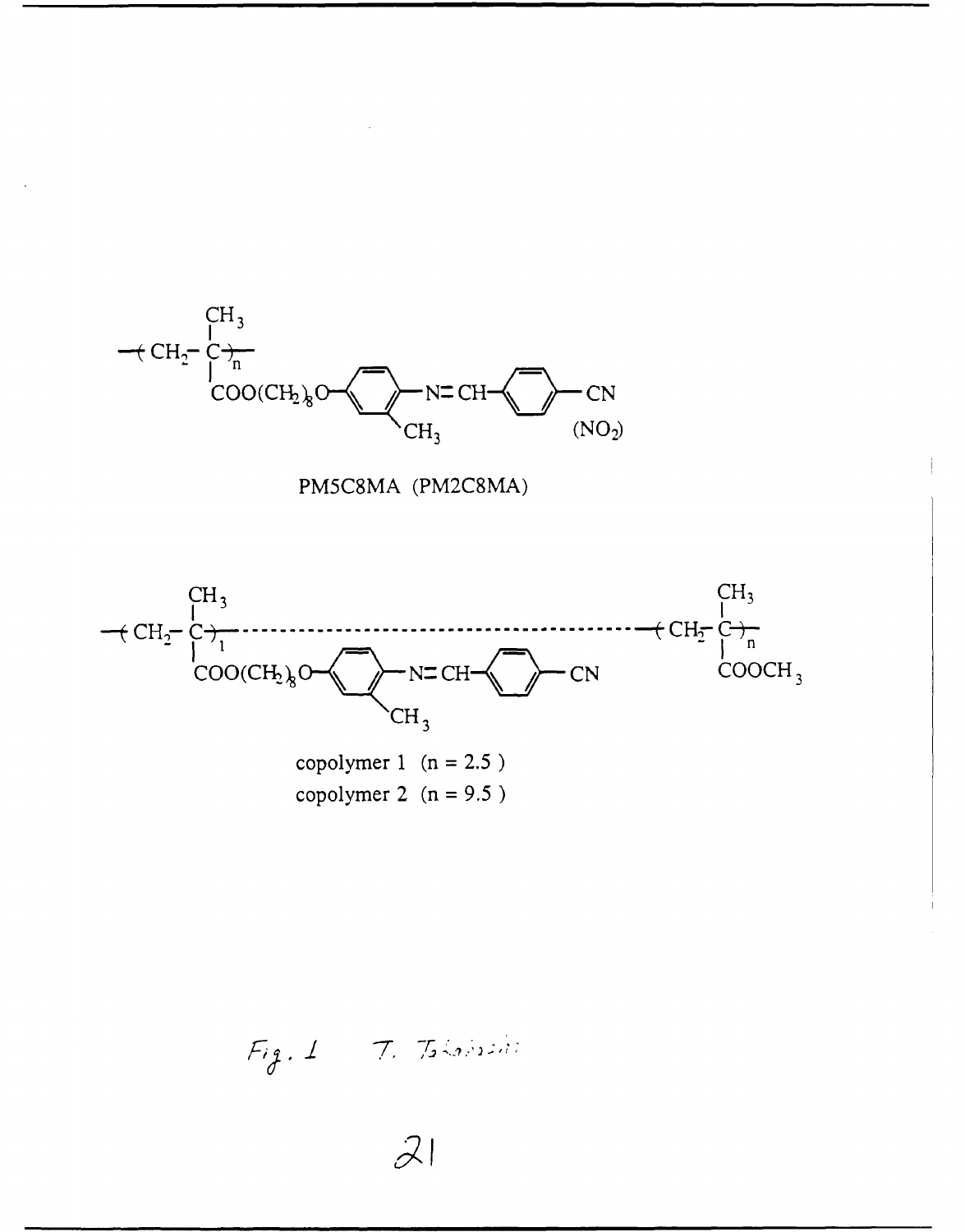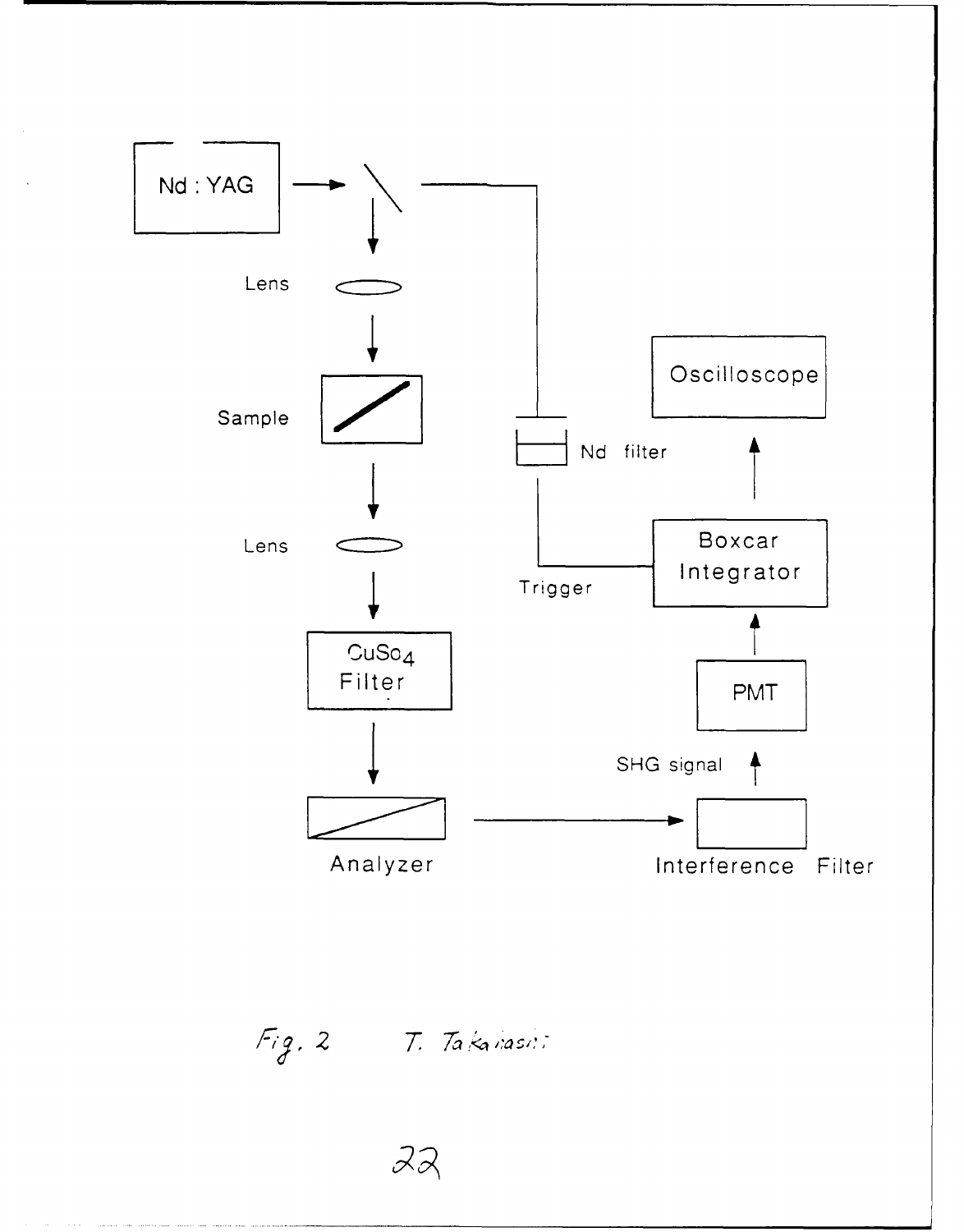

*Fy3 Tr.* **7- 1-**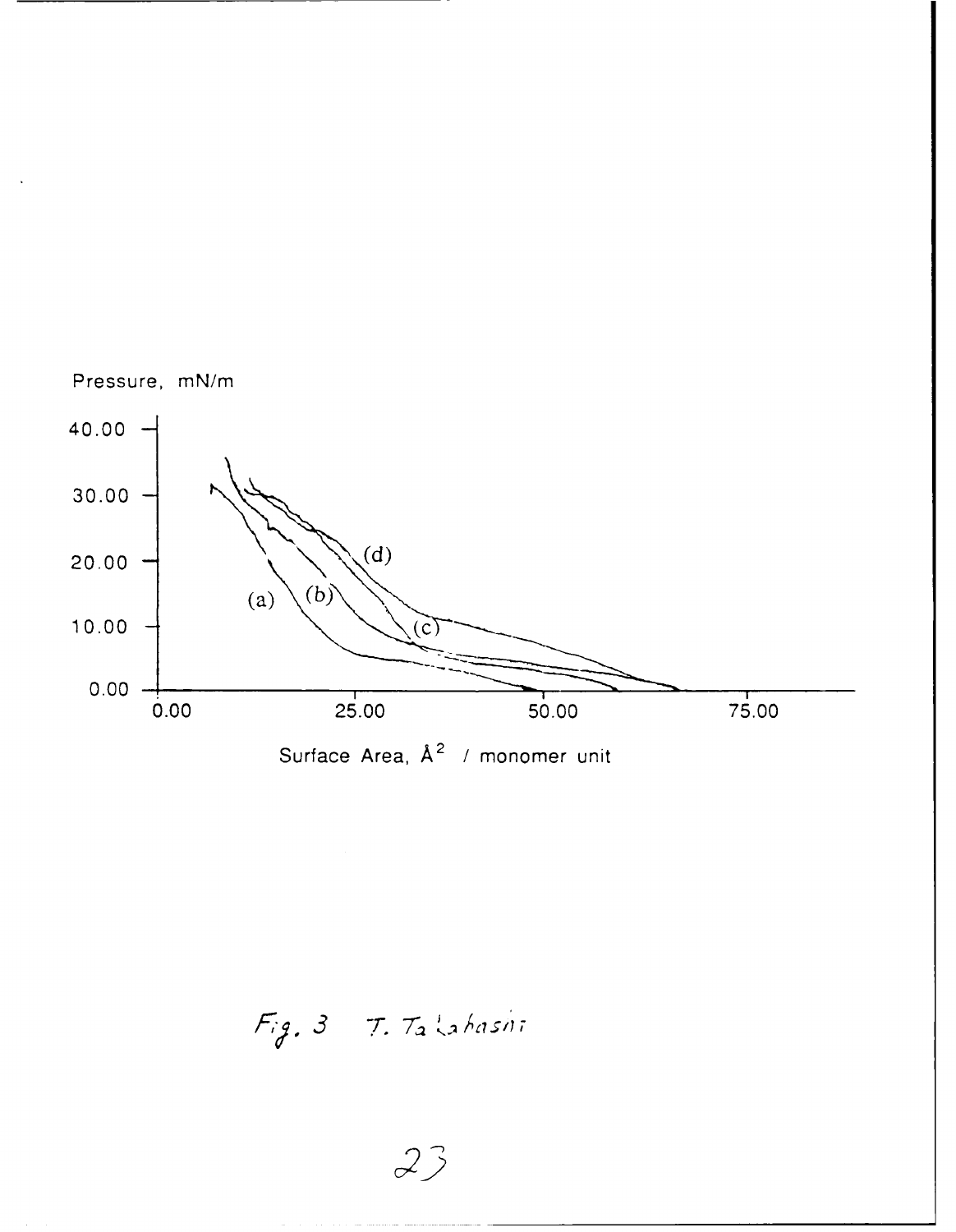

Fig. 4 T. Takahashi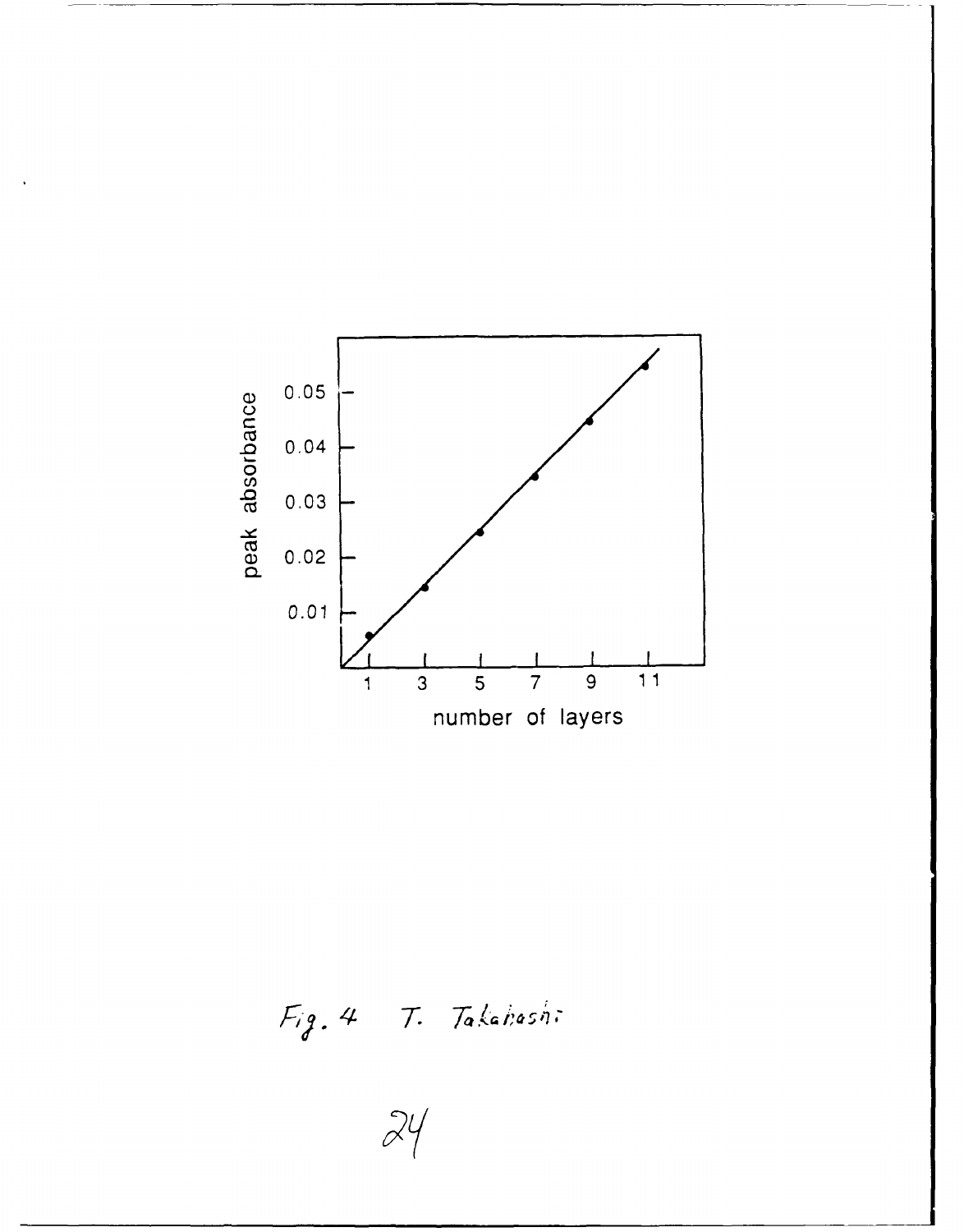

Fig. 5 T. Takahashi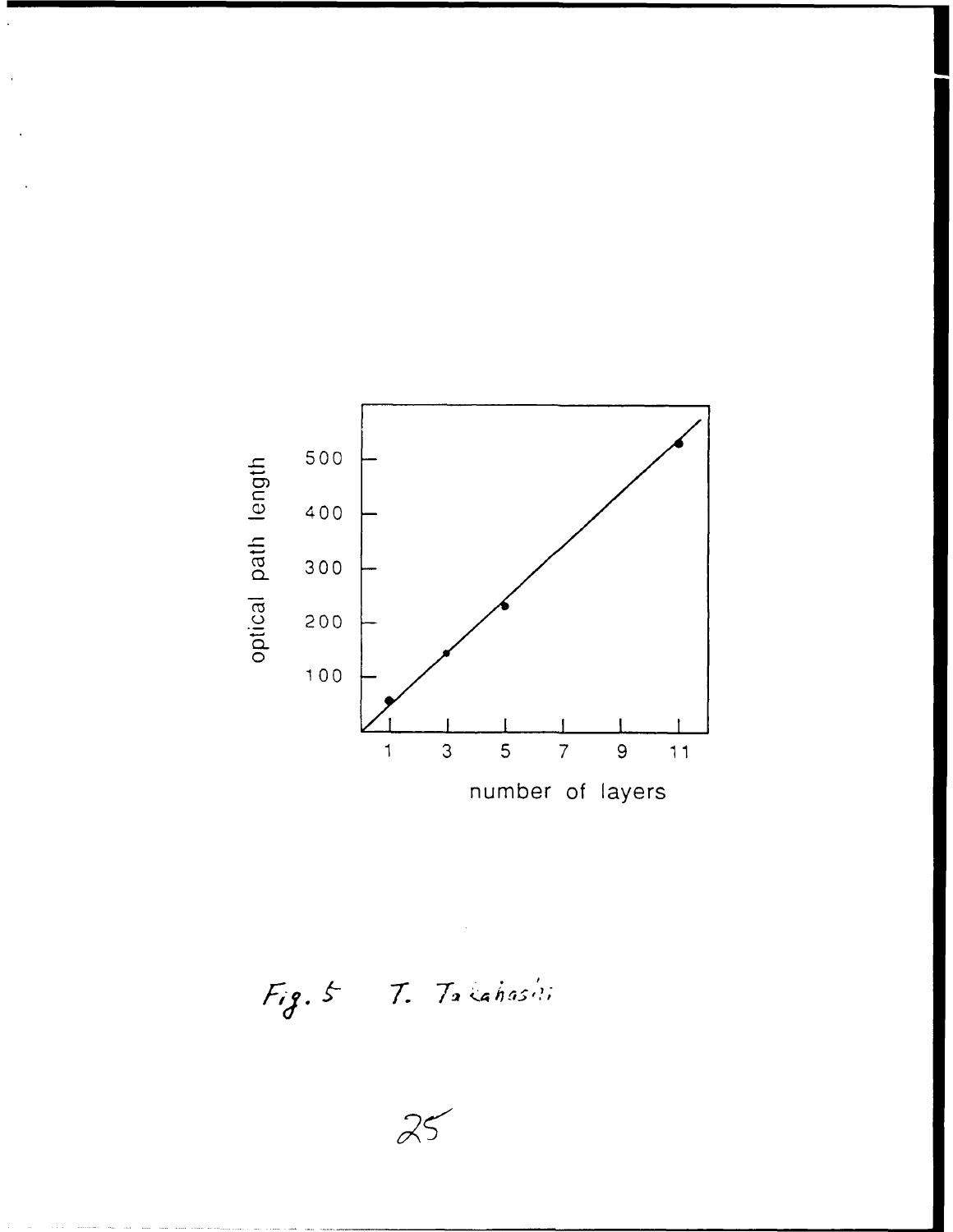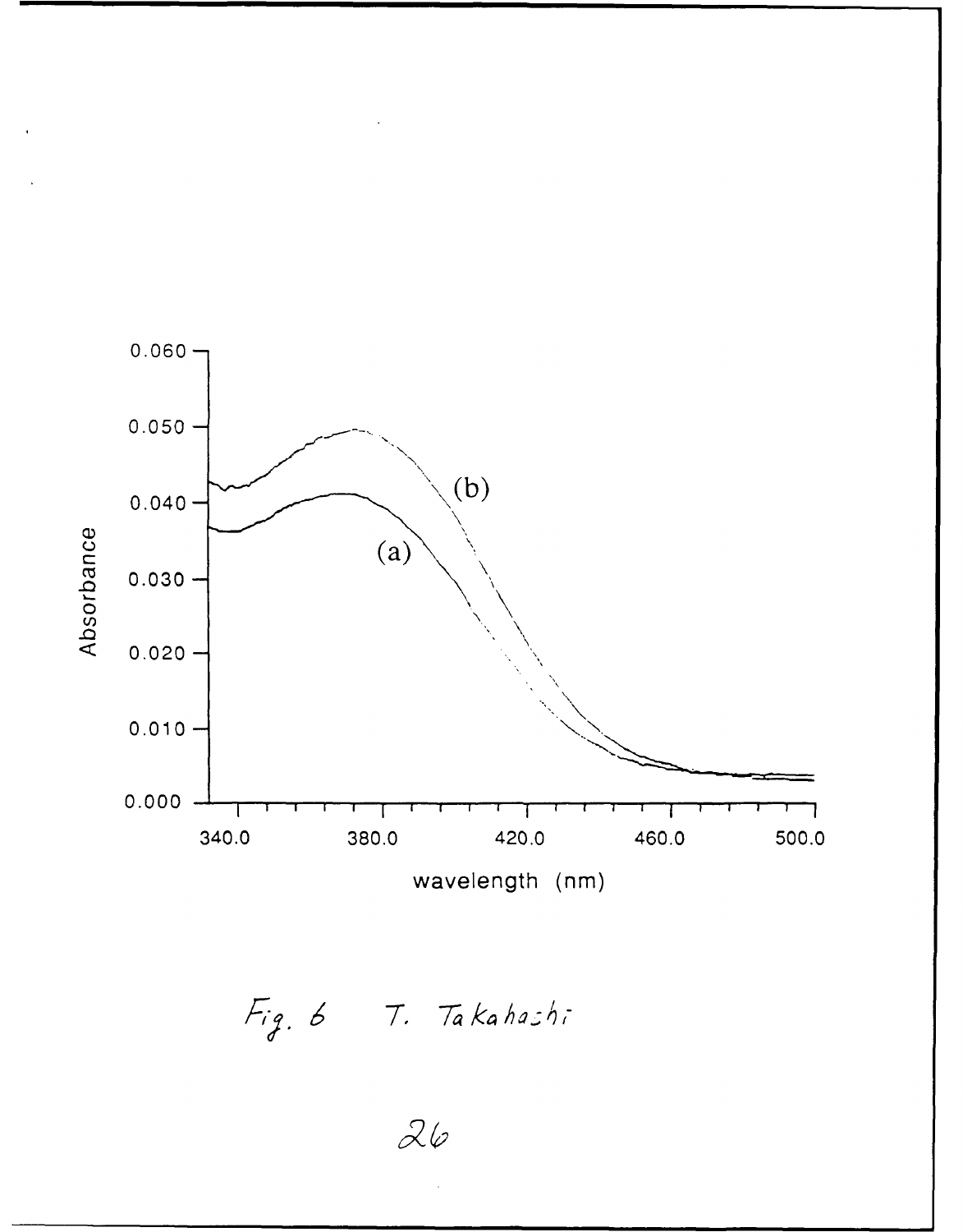

Fig. 7 T. Takanashi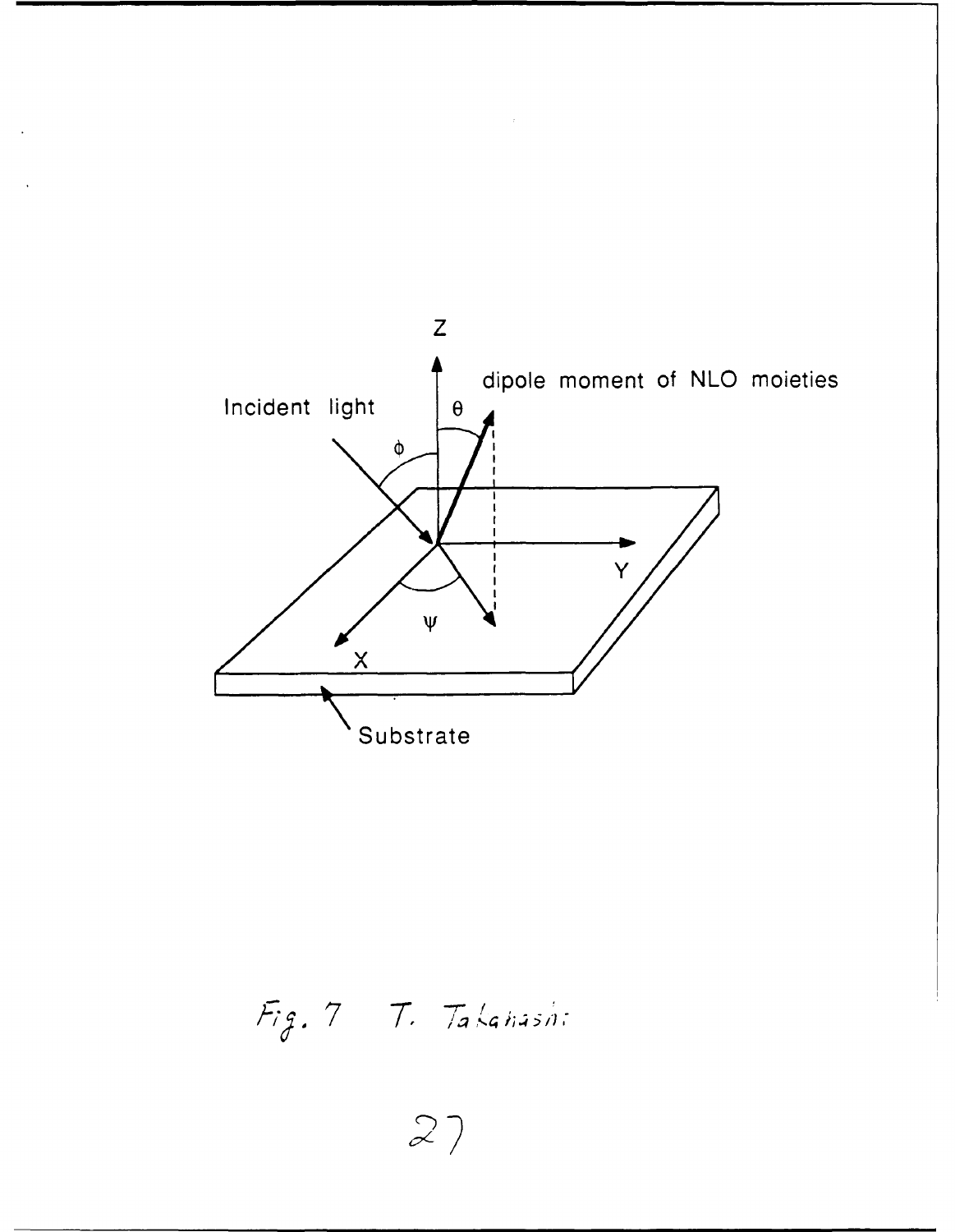

Fig. 8 T. Takahashi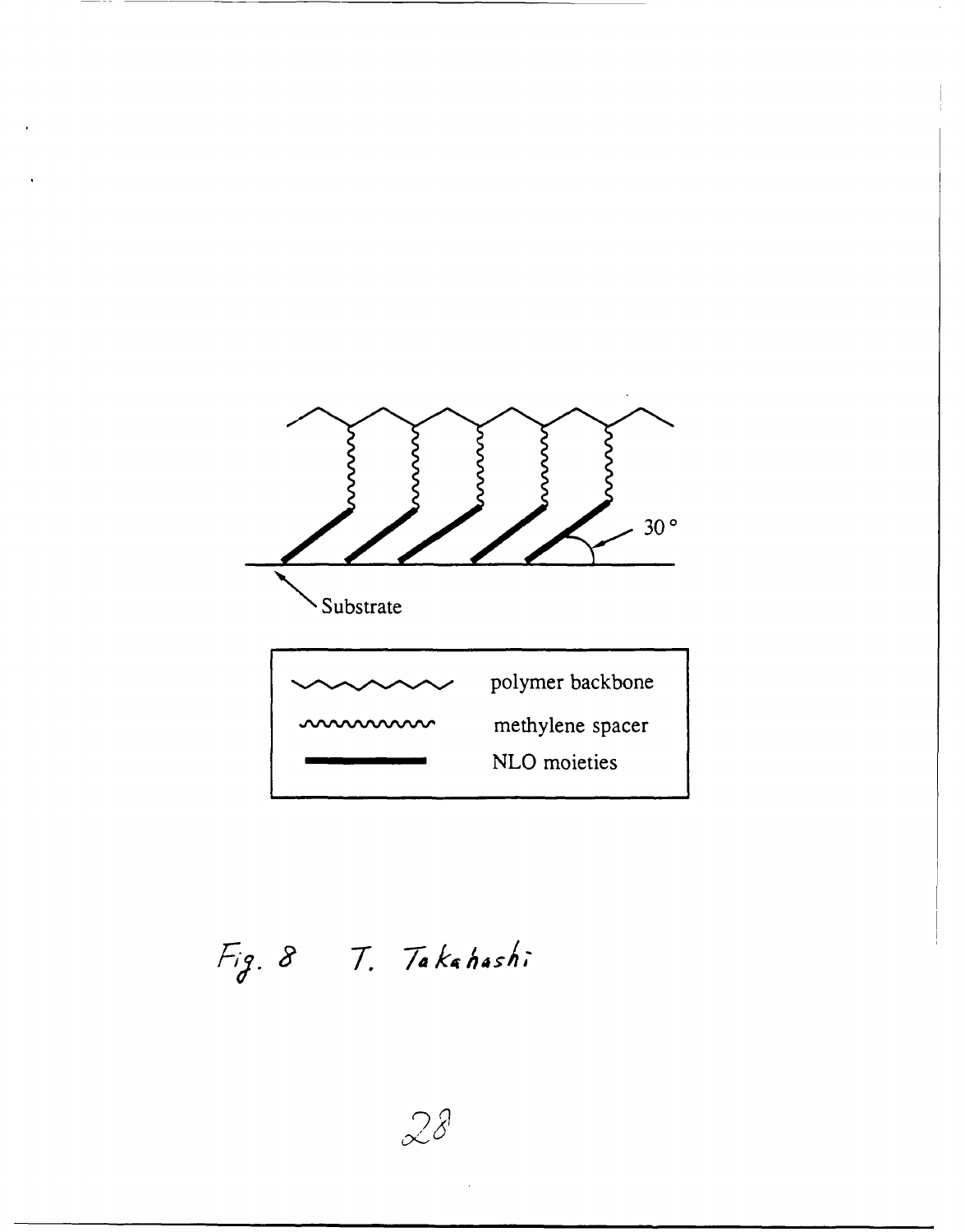

Fig. 9 T. Takahashi

29